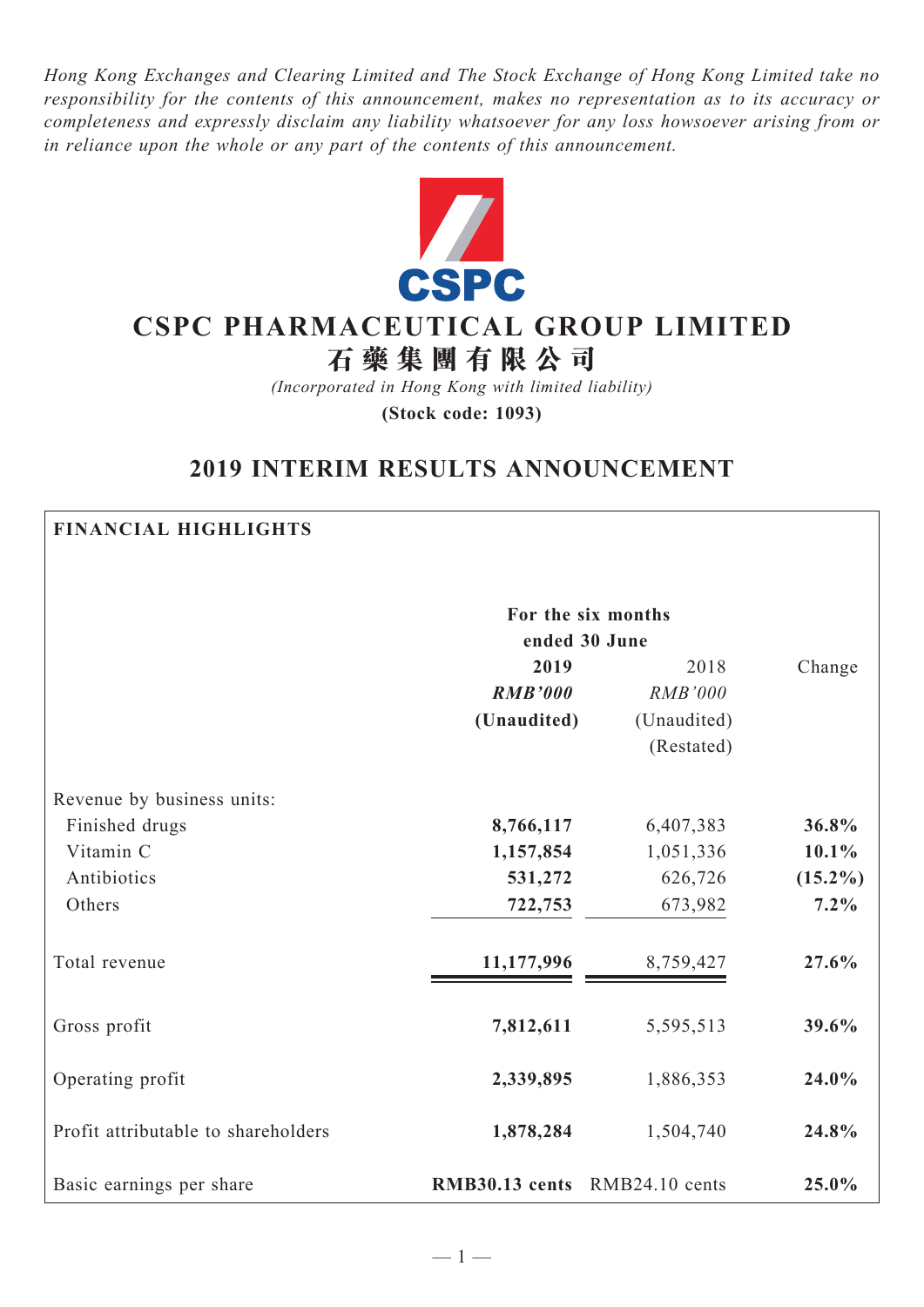The Board of Directors of CSPC Pharmaceutical Group Limited (the "Company") is pleased to announce the unaudited consolidated results of the Company and its subsidiaries (the "Group") for the six months ended 30 June 2019 as follows:

## **CONDENSED CONSOLIDATED Statement of Profit or Loss**

*For the six months ended 30 June 2019*

|                                                                                                                                                                              | For the six months<br>ended 30 June |                                                                                        |                                                                                      |  |
|------------------------------------------------------------------------------------------------------------------------------------------------------------------------------|-------------------------------------|----------------------------------------------------------------------------------------|--------------------------------------------------------------------------------------|--|
|                                                                                                                                                                              | <b>Notes</b>                        | 2019<br><b>RMB'000</b><br>(Unaudited)                                                  | 2018<br><b>RMB'000</b><br>(Unaudited)<br>(Restated)                                  |  |
| Revenue<br>Cost of sales                                                                                                                                                     | $\mathfrak{Z}$                      | 11,177,996<br>(3,365,385)                                                              | 8,759,427<br>(3,163,914)                                                             |  |
| Gross profit<br>Other income<br>Other gains or losses<br>Selling and distribution expenses<br>Administrative expenses<br>Research and development expenses<br>Other expenses |                                     | 7,812,611<br>73,300<br>25,758<br>(4, 227, 175)<br>(383, 206)<br>(941, 694)<br>(19,699) | 5,595,513<br>67,028<br>43,405<br>(2,921,475)<br>(328, 454)<br>(558,960)<br>(10, 704) |  |
| Operating profit<br>Finance costs<br>Share of results of joint ventures                                                                                                      |                                     | 2,339,895<br>(26,908)<br>24,573                                                        | 1,886,353<br>(29, 348)<br>19,171                                                     |  |
| Profit before tax<br>Income tax expense                                                                                                                                      | $\overline{A}$<br>5                 | 2,337,560<br>(449, 293)                                                                | 1,876,176<br>(380, 752)                                                              |  |
| Profit for the period                                                                                                                                                        |                                     | 1,888,267                                                                              | 1,495,424                                                                            |  |
| Profit (Loss) for the period attributable to:<br>Owners of the Company<br>Non-controlling interests                                                                          |                                     | 1,878,284<br>9,983                                                                     | 1,504,740<br>(9,316)                                                                 |  |
|                                                                                                                                                                              |                                     | 1,888,267<br><b>RMB</b> cents<br>(Unaudited)                                           | 1,495,424<br>RMB cents<br>(Unaudited)<br>(Restated)                                  |  |
| Earnings per share<br>— Basic                                                                                                                                                | $\overline{7}$                      | 30.13                                                                                  | 24.10                                                                                |  |
| - Diluted                                                                                                                                                                    |                                     | 30.13                                                                                  | N/A                                                                                  |  |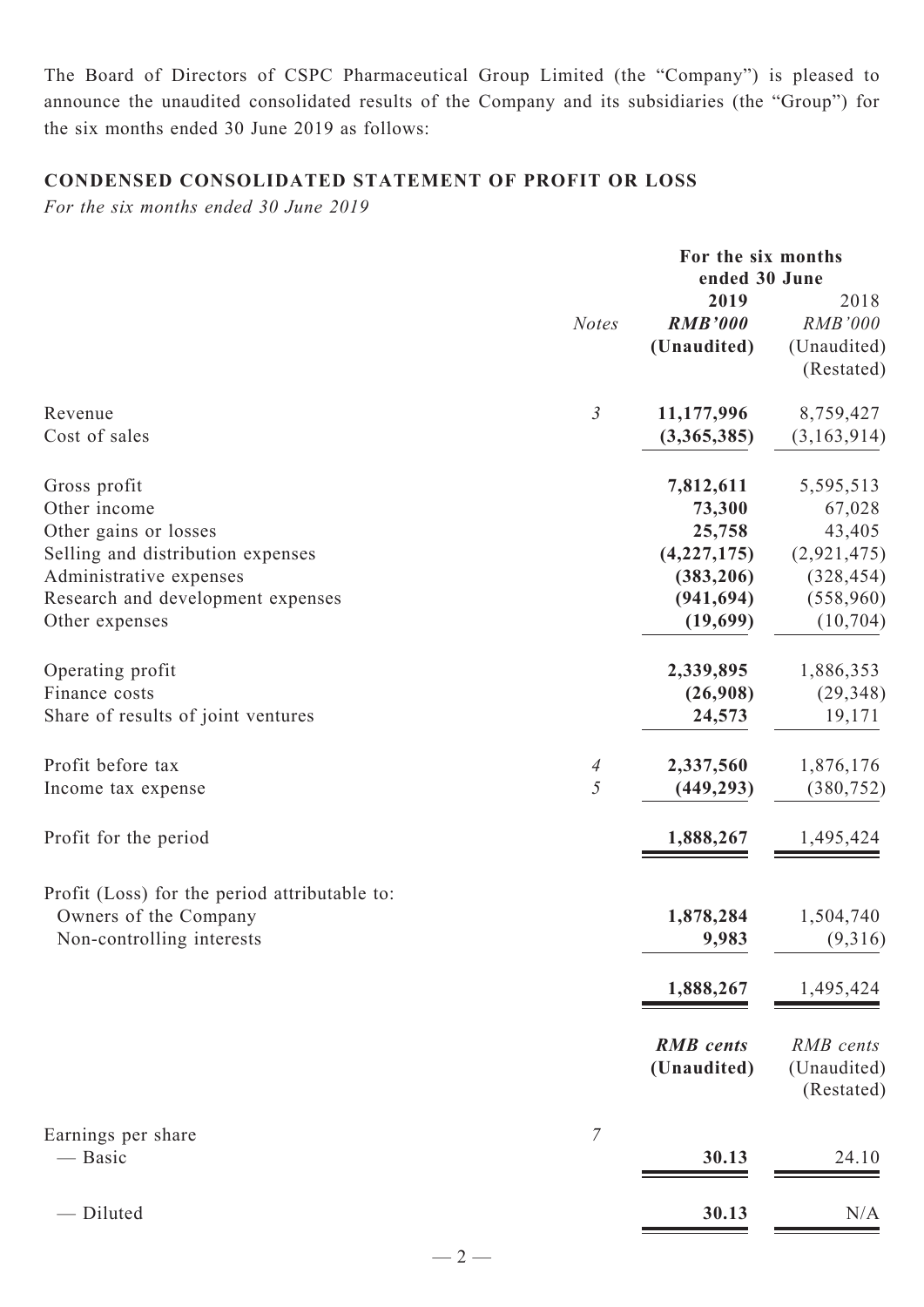## **CONDENSED CONSOLIDATED statement of Profit or Loss and Other comprehensive income**

*For the six months ended 30 June 2019*

|                                                               | For the six months |                |
|---------------------------------------------------------------|--------------------|----------------|
|                                                               | ended 30 June      |                |
|                                                               | 2019               | 2018           |
|                                                               | <b>RMB'000</b>     | <b>RMB'000</b> |
|                                                               | (Unaudited)        | (Unaudited)    |
|                                                               |                    | (Restated)     |
| Profit for the period                                         | 1,888,267          | 1,495,424      |
| Other comprehensive income (expense)                          |                    |                |
| Item that will not be reclassified to profit or loss:         |                    |                |
| Fair value gain on investments in financial assets measured   |                    |                |
| at fair value through other comprehensive income              | 9,030              | 69,446         |
| Item that may be reclassified subsequently to profit or loss: |                    |                |
| Exchange differences on translation of foreign operations     | (5,127)            | (1,528)        |
| Other comprehensive income for the period                     | 3,903              | 67,918         |
| Total comprehensive income for the period                     | 1,892,170          | 1,563,342      |
| Total comprehensive income (expense)                          |                    |                |
| for the period attributable to:                               |                    |                |
| Owners of the Company                                         | 1,882,187          | 1,572,658      |
| Non-controlling interests                                     | 9,983              | (9,316)        |
|                                                               | 1,892,170          | 1,563,342      |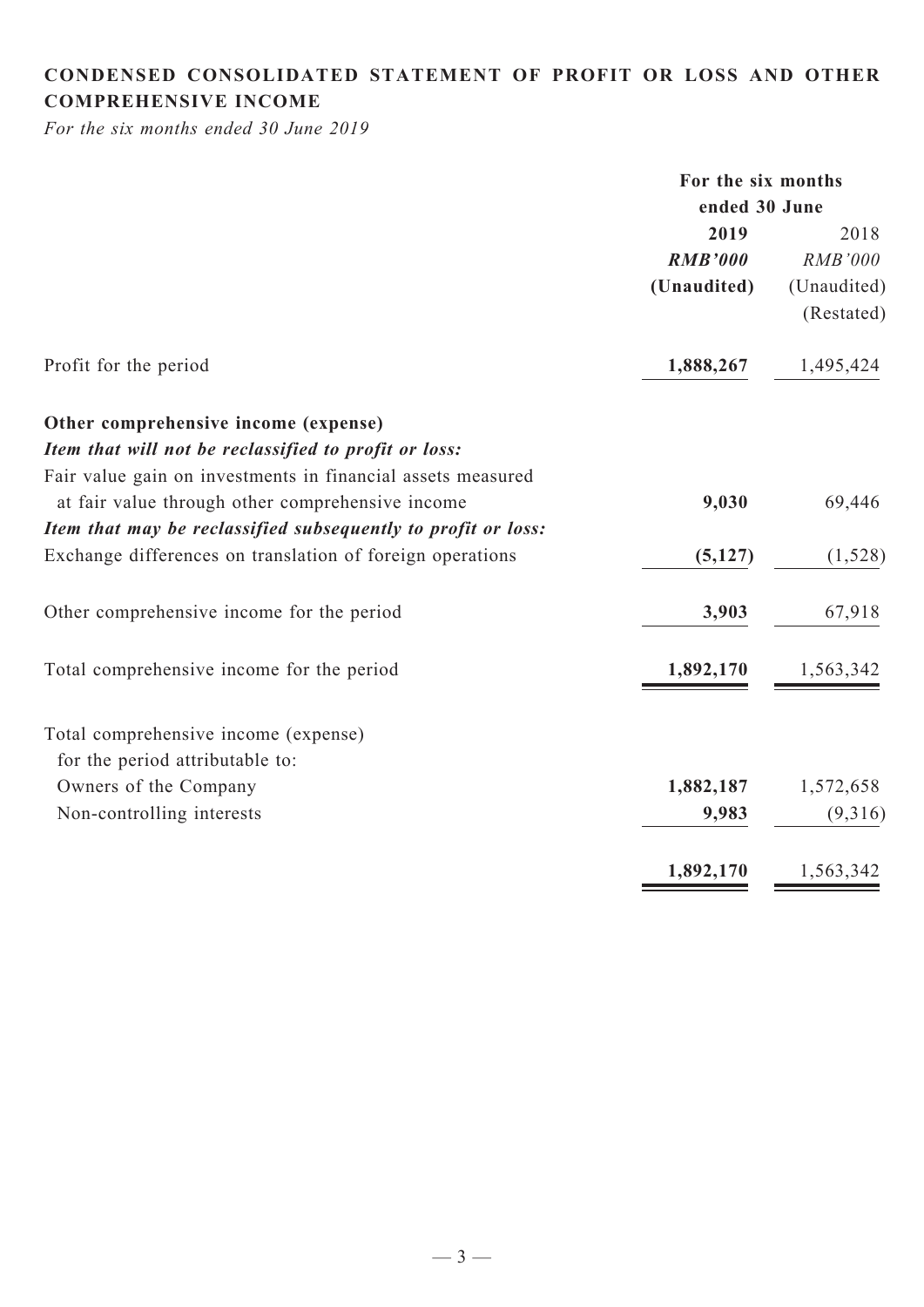## **CONDENSED CONSOLIDATED STATEMENT OF FINANCIAL POSITION**

*As at 30 June 2019*

|                                              |              | As at          | As at          |
|----------------------------------------------|--------------|----------------|----------------|
|                                              |              | 30 June        | 31 December    |
|                                              |              | 2019           | 2018           |
|                                              | <b>Notes</b> | <b>RMB'000</b> | <b>RMB'000</b> |
|                                              |              | (Unaudited)    | (Audited)      |
|                                              |              |                | (Restated)     |
| Non-current assets                           |              |                |                |
| Property, plant and equipment                |              | 7,720,325      | 6,692,220      |
| Right-of-use assets                          |              | 849,416        |                |
| Prepaid lease payments                       |              |                | 526,903        |
| Goodwill                                     |              | 188,964        | 140,752        |
| Other intangible assets                      |              | 1,076,718      | 806,986        |
| Interests in joint ventures                  |              | 125,782        | 126,279        |
| Financial assets measured at fair value      |              |                |                |
| through other comprehensive income           |              | 879,778        | 672,263        |
| Deferred tax assets                          |              | 37,671         | 18,946         |
| Deposits and prepayments                     |              | 299,000        | 329,000        |
| Bank deposits                                |              | 100,000        | 100,000        |
|                                              |              | 11,277,654     | 9,413,349      |
| <b>Current assets</b>                        |              |                |                |
| Inventories                                  |              | 2,470,369      | 3,045,318      |
| Trade receivables                            | $\delta$     | 2,655,945      | 2,064,925      |
| Deposits, prepayments and other receivables  | 9            | 441,964        | 481,087        |
| <b>Bills</b> receivables                     | 10           | 1,745,589      | 1,296,364      |
| Trade receivables due from related companies | 11           | 95,022         | 63,443         |
| Amounts due from joint ventures              |              | 229,999        | 204,450        |
| Prepaid lease payments                       |              |                | 16,570         |
| Other financial assets                       |              | 533            | 443            |
| Structured bank deposits                     | 12           | 1,359,747      | 2,292,366      |
| Restricted bank deposits                     |              | 12,909         | 2,909          |
| Bank balances and cash                       |              | 4,031,475      | 4,335,613      |
|                                              |              | 13,043,552     | 13,803,488     |
|                                              |              |                |                |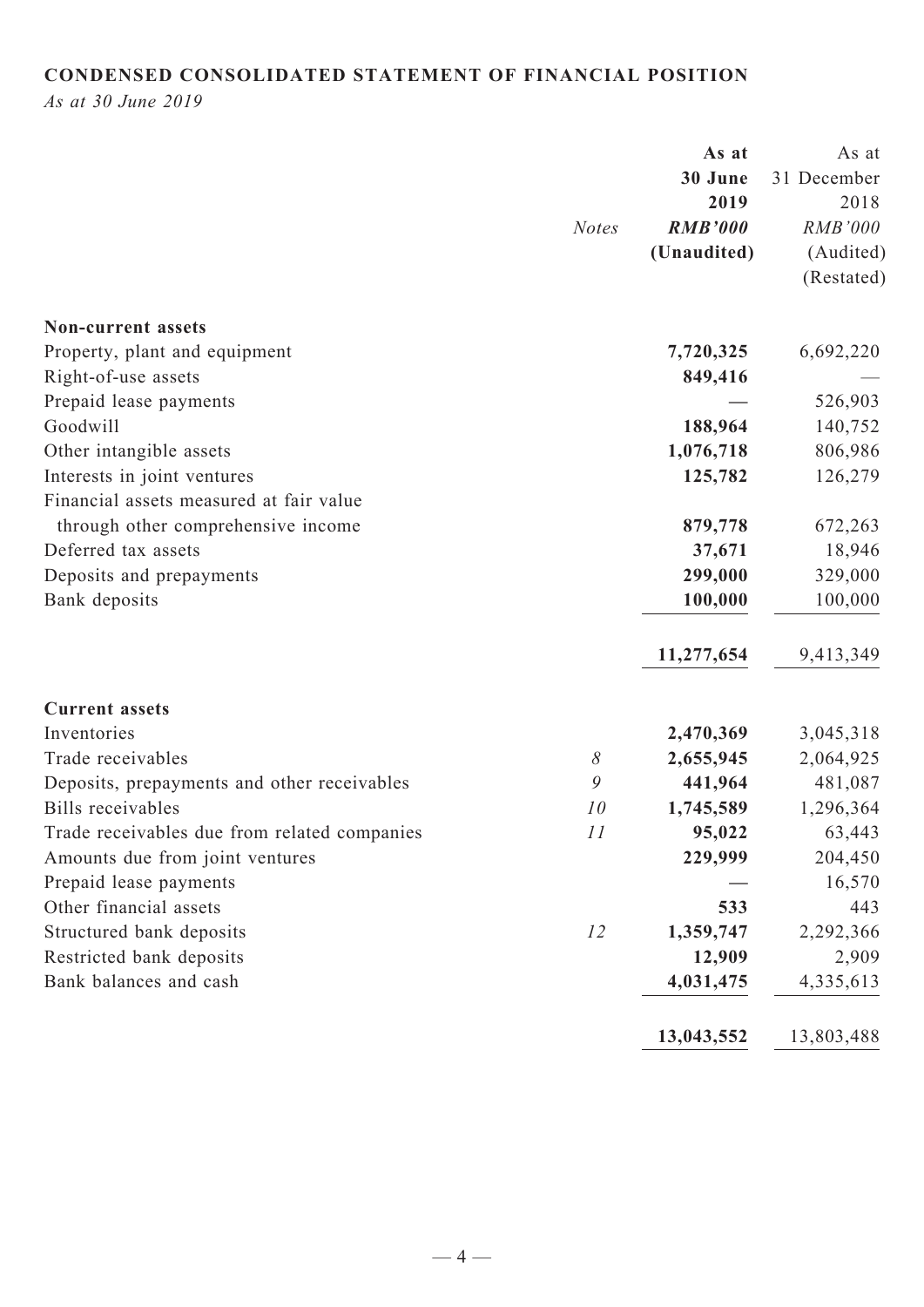|                                              |              | As at          | As at          |
|----------------------------------------------|--------------|----------------|----------------|
|                                              |              | 30 June        | 31 December    |
|                                              |              | 2019           | 2018           |
|                                              | <b>Notes</b> | <b>RMB'000</b> | <b>RMB'000</b> |
|                                              |              | (Unaudited)    | (Audited)      |
|                                              |              |                | (Restated)     |
| <b>Current liabilities</b>                   |              |                |                |
| Trade payables                               | 13           | 1,762,943      | 1,619,356      |
| Other payables                               | 14           | 3,240,029      | 2,920,262      |
| Contract liabilities                         |              | 297,244        | 700,075        |
| Bills payables                               | 15           | 520,113        | 1,654,470      |
| Amounts due to related companies             |              | 20,185         | 28,425         |
| Contingent consideration payable             |              | 16,517         | 12,375         |
| Lease liabilities                            |              | 75,245         |                |
| Tax liabilities                              |              | 145,952        | 241,465        |
| Borrowings                                   |              | 60,000         | 70,589         |
|                                              |              | 6,138,228      | 7,247,017      |
| Net current assets                           |              | 6,905,324      | 6,556,471      |
|                                              |              |                |                |
| Total assets less current liabilities        |              | 18,182,978     | 15,969,820     |
| <b>Non-current liabilities</b>               |              |                |                |
| Other payables                               | 14           | 198,944        | 182,404        |
| Contingent consideration payable             |              | 3,383          | 19,899         |
| Lease liabilities                            |              | 126,637        |                |
| Deferred tax liabilities                     |              | 339,519        | 237,917        |
|                                              |              | 668,483        | 440,220        |
| Net assets                                   |              | 17,514,495     | 15,529,600     |
|                                              |              |                |                |
| <b>Capital and reserves</b>                  |              |                |                |
| Share capital                                |              | 10,899,412     | 10,899,412     |
| Reserves                                     |              | 5,574,204      | 4,152,848      |
| Equity attributable to owners of the Company |              | 16,473,616     | 15,052,260     |
| Non-controlling interests                    |              | 1,040,879      | 477,340        |
| <b>Total equity</b>                          |              | 17,514,495     | 15,529,600     |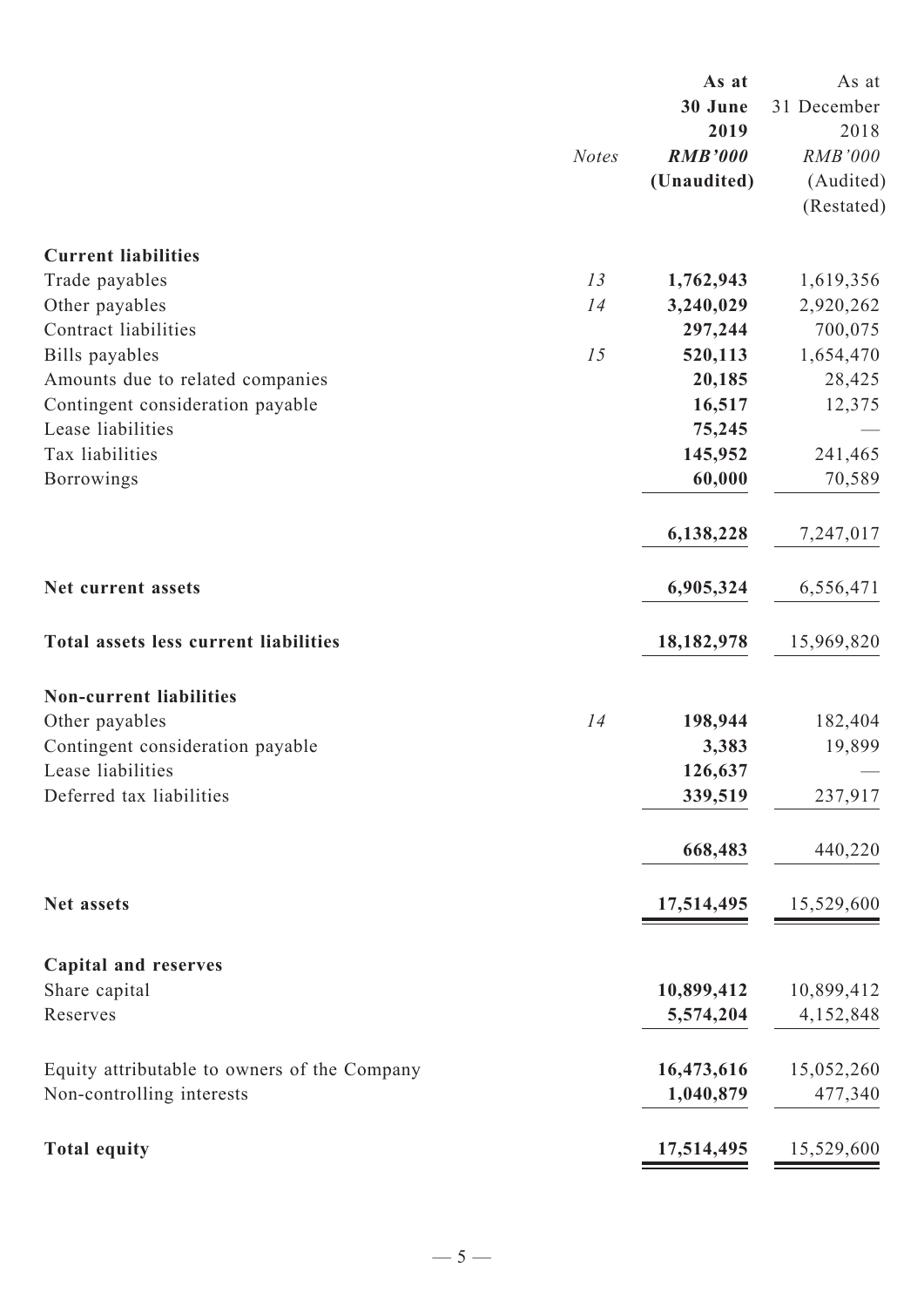## **NOTES TO THE CONDENSED CONSOLIDATED FINANCIAL STATEMENTS**

*For the six months ended 30 June 2019*

### **1. BASIS OF PREPARATION**

The Company is a public limited company incorporated in Hong Kong and its shares are listed on The Stock Exchange of Hong Kong Limited.

The condensed consolidated financial statements have been prepared in accordance with Hong Kong Accounting Standard ("HKAS") 34 *Interim Financial Reporting* issued by the Hong Kong Institute of Certified Public Accountants (the "HKICPA") as well as with the applicable disclosure requirements of Appendix 16 to the Rules Governing the Listing of Securities on The Stock Exchange of Hong Kong Limited.

The financial information relating to the year ended 31 December 2018 that is presented in these condensed consolidated financial statements as comparative information does not constitute the Company's statutory annual consolidated financial statements for that year but is derived from those financial statements. Further information relating to these statutory financial statements is as follows:

- The Company has delivered the financial statements for the year ended 31 December 2018 to the Registrar of Companies as required by section 662(3) of and Part 3 of Schedule 6 to the Hong Kong Companies Ordinance.
- The Company's auditor has reported on those financial statements. The auditor's report was unqualified; did not include a reference to any matters to which the auditor drew attention by way of emphasis without qualifying its report; and did not contain a statement under sections 406(2), 407(2) or (3) of the Hong Kong Companies Ordinance.

The functional currency of the Company is Renminbi ("RMB"). The presentation currency of the consolidated financial statements in prior financial years was Hong Kong dollars ("HK\$"). In view of the fact that the Group's operation is mainly located in the PRC with transactions mainly denominated in RMB, the directors of the Company (the "Directors") consider that it is more appropriate to use RMB as the presentation currency in presenting the financial performance and financial positions of the Group effective from 1 January 2019, and the comparative information has been restated to reflect the change in presentation currency to RMB accordingly.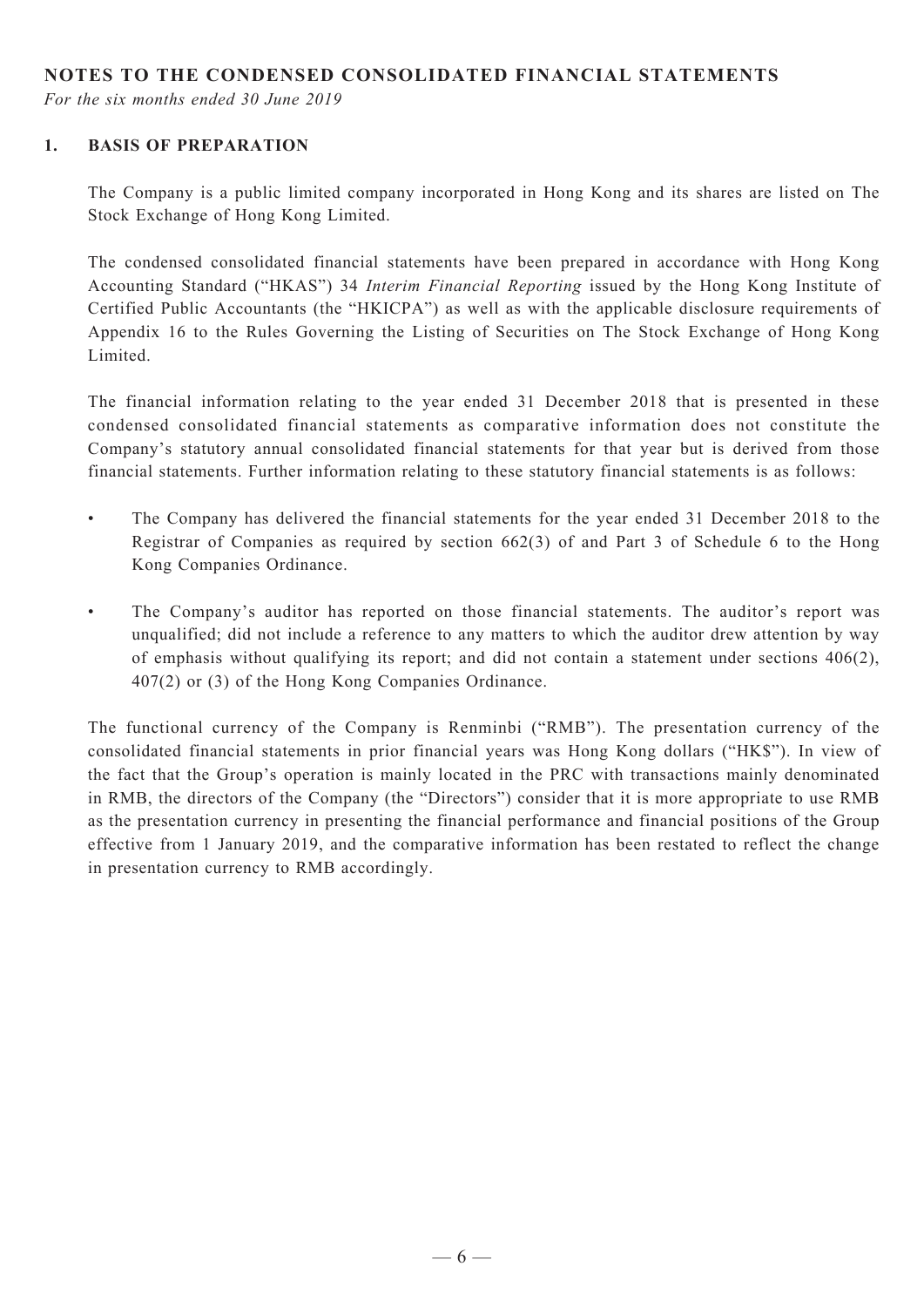#### **2. PRINCIPAL ACCOUNTING POLICIES**

The condensed consolidated financial statements have been prepared on the historical cost basis, except for certain financial instruments which are measured at fair values as appropriate.

Other than changes in accounting policies resulting from application of new Hong Kong Financial Reporting Standards ("HKFRSs"), the accounting policies and methods of computation used in the condensed consolidated financial statements for the six months ended 30 June 2019 are the same as those followed in the preparation of the Group's annual financial statements for the year ended 31 December 2018.

#### *Application of new and amendments to HKFRSs*

In the current interim period, the Group has applied, for the first time, the following new and amendments to HKFRSs issued by the HKICPA which are mandatory effective for the annual period beginning on or after 1 January 2019 for the preparation of the Group's condensed consolidated financial statements:

| HKFRS 16              | Leases                                               |
|-----------------------|------------------------------------------------------|
| $HK(IFRIC) - Int 23$  | Uncertainty over Income Tax Treatments               |
| Amendments to HKFRS 9 | Prepayment Features with Negative Compensation       |
| Amendments to HKAS 19 | Plan Amendment, Curtailment or Settlement            |
| Amendments to HKAS 28 | Long-term Interests in Associates and Joint Ventures |
| Amendments to HKFRSs  | Annual Improvements to HKFRSs 2015 - 2017 Cycle      |

Except as described below, the application of the new and amendments to HKFRSs in the current period has had no material impact on the Group's financial positions and performance for the current and prior periods and/or on the disclosures set out in these condensed consolidated financial statements.

#### *Impact and changes in accounting policies on application of HKFRS 16 Leases*

The Group has applied HKFRS 16 for the first time in the current interim period. HKFRS 16 superseded HKAS 17 *Leases* ("HKAS 17") and the related interpretations.

*Transition and summary of effects arising from initial application of HKFRS 16*

#### **As a lessee**

The Group has applied HKFRS 16 retrospectively with the cumulative effect recognised at the date of initial application, 1 January 2019. Any difference at the date of initial application is recognised in the opening accumulated profits and comparative information has not been restated.

On transition, the Group has made the following adjustments upon application of HKFRS 16:

As at 1 January 2019, the Group recognised additional lease liabilities and right-of-use assets at amounts equal to the related lease liabilities adjusted by any prepaid or accrued lease payments by applying HKFRS16.C8(b)(ii) transition.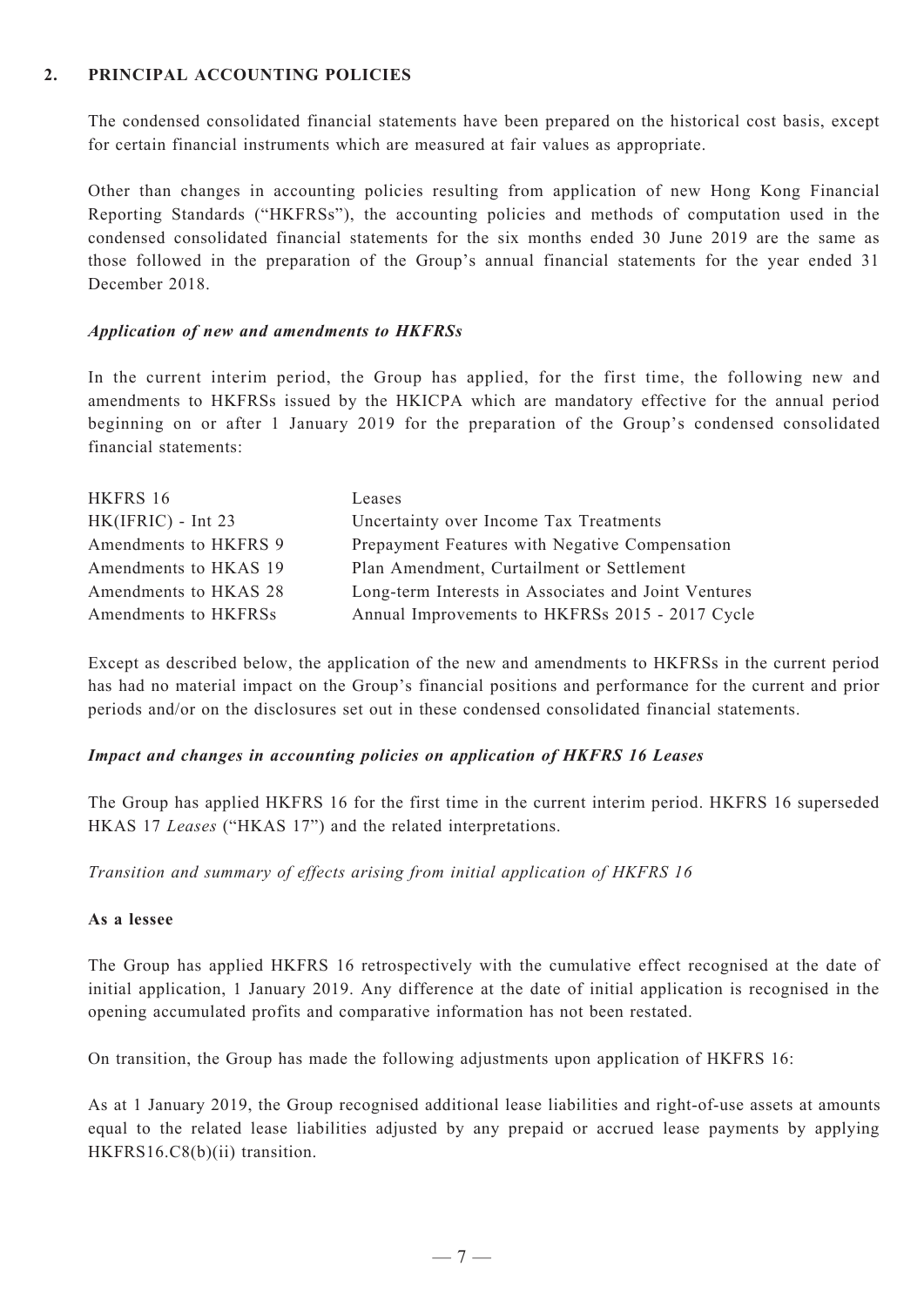When recognising the lease liabilities for leases previously classified as operating leases, the Group has applied incremental borrowing rates of the relevant group entities at the date of initial application. The weighted average incremental borrowing rate applied by the relevant group entities is 4.35%.

|                                                                                                                         | At<br>1 January<br>2019<br><b>RMB'000</b> |
|-------------------------------------------------------------------------------------------------------------------------|-------------------------------------------|
| Operating lease commitments disclosed as at 31 December 2018 (Restated)                                                 | 204,323                                   |
| Lease liabilities discounted at relevant incremental borrowing rates<br>Less: Recognition exemption — short-term leases | 189,659<br>(9, 155)                       |
| Lease liabilities relating to operating leases recognised upon<br>application of HKFRS 16 as at 1 January 2019          | 180,504                                   |
| Analysed as                                                                                                             |                                           |
| Current<br>Non-current                                                                                                  | 55,850<br>124,654                         |
|                                                                                                                         | 180,504                                   |

The carrying amount of right-of-use assets as at 1 January 2019 comprises the following:

|                                                             | Right-of-use |
|-------------------------------------------------------------|--------------|
|                                                             | assets       |
|                                                             | RMB'000      |
| Right-of-use assets relating to operating leases recognised |              |
| upon application of HKFRS 16                                | 180,504      |
| Reclassified from prepaid lease payments (Note a)           | 543,473      |
|                                                             | 723,977      |
| By class:                                                   |              |
| Leasehold lands                                             | 543,473      |
| Land and buildings                                          | 180,504      |
|                                                             | 723,977      |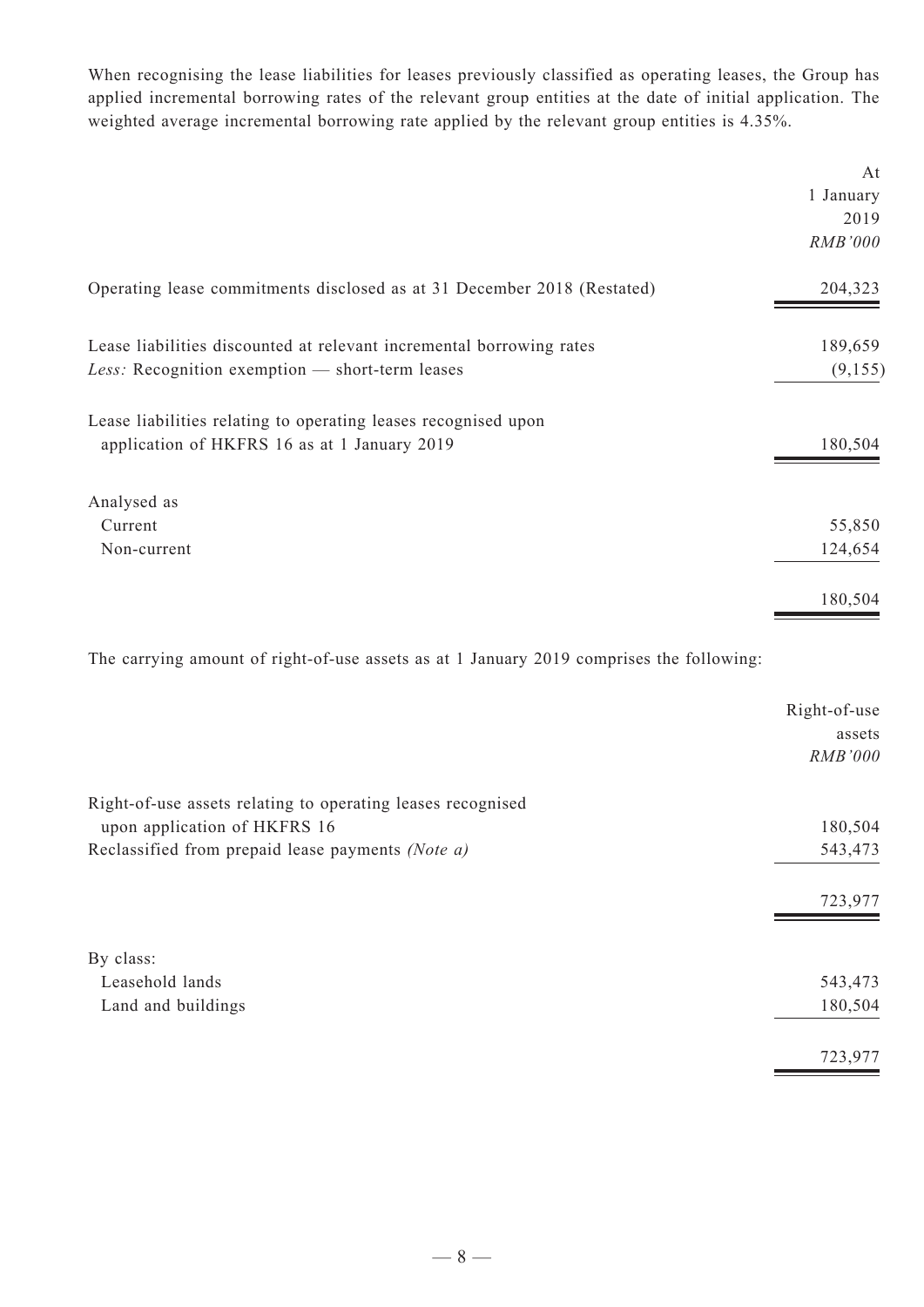The following adjustments were made to the amounts recognised in the condensed consolidated statement of financial position at 1 January 2019. Line items that were not affected by the changes have not been included.

|                                |                  | Carrying       |             |                |
|--------------------------------|------------------|----------------|-------------|----------------|
|                                |                  | amounts        |             |                |
|                                |                  | previously     |             | Carrying       |
|                                |                  | reported at    |             | amounts under  |
|                                |                  | 31 December    |             | HKFRS 16 at    |
|                                | <b>Note</b>      | 2018           | Adjustments | 1 January 2019 |
|                                |                  | <b>RMB'000</b> | RMB'000     | <i>RMB'000</i> |
| <b>Non-current Assets</b>      |                  |                |             |                |
| Prepaid lease payments         | (a)              | 526,903        | (526, 903)  |                |
| Right-of-use assets            |                  |                | 723,977     | 723,977        |
| <b>Current Assets</b>          |                  |                |             |                |
| Prepaid lease payments         | $\left(a\right)$ | 16,570         | (16, 570)   |                |
| <b>Current Liabilities</b>     |                  |                |             |                |
| Lease liabilities              |                  |                | (55, 850)   | (55, 850)      |
| <b>Non-current liabilities</b> |                  |                |             |                |
| Lease liabilities              |                  |                | (124, 654)  | (124, 654)     |

*Note:*

- (a) Upfront payments for leasehold lands in the PRC were classified as prepaid lease payments as at 31 December 2018. Upon application of HKFRS 16, the current and non-current portion of prepaid lease payments amounting to RMB16,570,000 and RMB526,903,000 respectively were reclassified to right-of-use assets.
- (b) For the purpose of reporting cash flows from operating activities under indirect method for the six months ended 30 June 2019, movements in working capital have been computed based on opening statement of financial position as at 1 January 2019 as disclosed above.

## **3. Revenue and SEGMENT INFORMATION**

Information reported to the board of directors, being chief operating decision makers ("CODM"), for the purpose of resources allocation and assessment of segment performance focuses on types of goods delivered.

The Group's reportable segments under HKFRS 8 *Operating Segments* are as follows:

- (a) Finished drugs research and development, manufacture and sale of pharmaceutical products;
- (b) Vitamin C manufacture and sale of vitamin C products in bulk form;
- (c) Antibiotics manufacture and sale of antibiotic products in bulk form; and
- (d) Others manufacture and sale of functional food products (including caffeine additives and vitamin supplements), glucose products and provision of healthcare services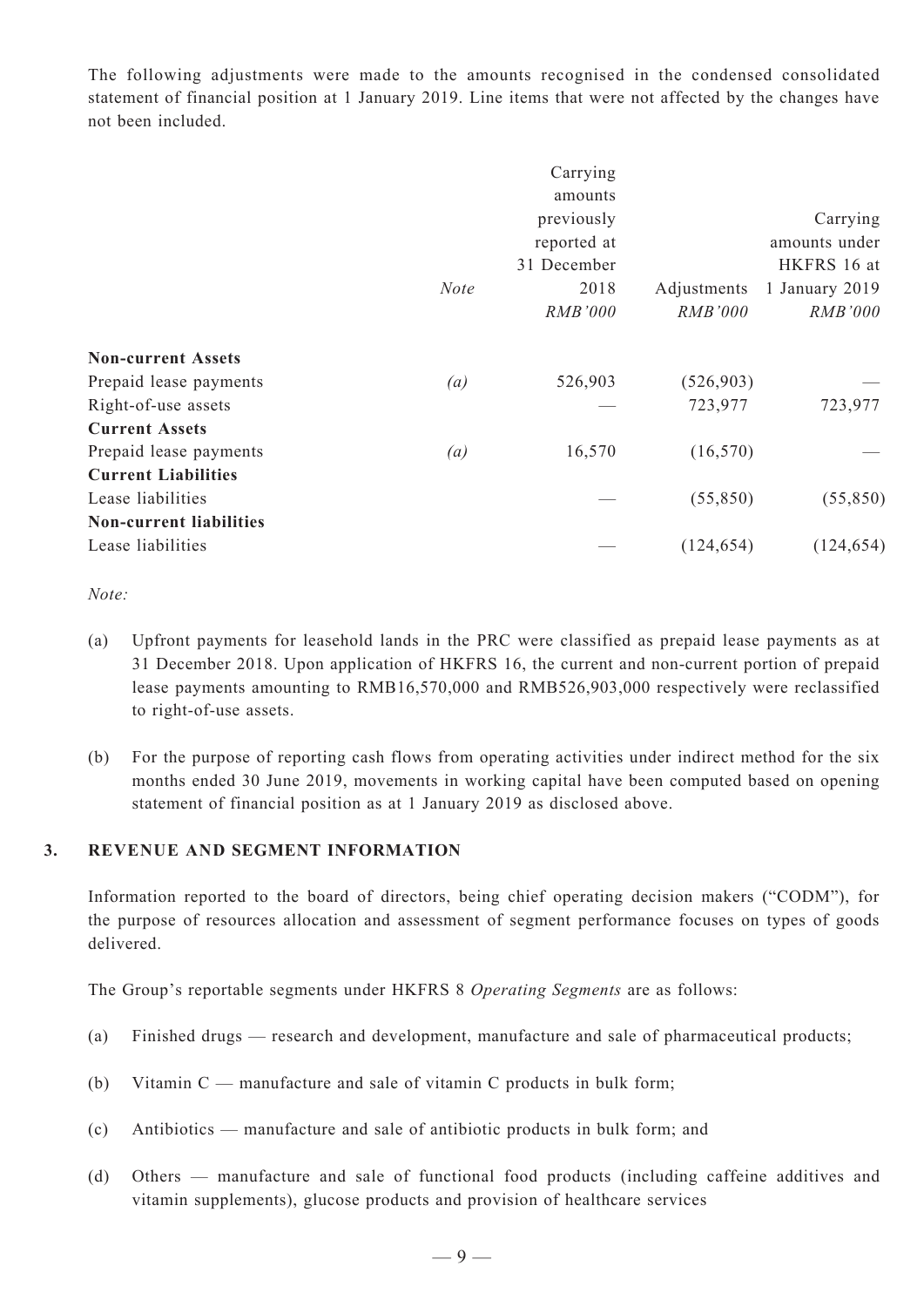Vitamin supplements are included as functional food products in the segment of others for the period, while they were included in the segment of finished drugs in prior financial years. The comparative information have been restated to conform with current period's presentation.

Under HKFRS 15 *Revenue from Contracts with Customers*, revenue from manufacture and sales of products is recognised at a point in time when the customer obtains control of the distinct goods.

The following is an analysis of the Group's revenue and results by reportable and operating segments:

#### **For the six months ended 30 June 2019 (Unaudited)**

|                                                                         | Finished<br>drugs<br><b>RMB'000</b> | Vitamin C<br><b>RMB'000</b> | <b>Antibiotics</b><br><b>RMB'000</b> | <b>Others</b><br><b>RMB'000</b> | Segment<br>total<br><b>RMB'000</b> | Eliminations<br><b>RMB'000</b> | Consolidated<br><b>RMB'000</b>  |
|-------------------------------------------------------------------------|-------------------------------------|-----------------------------|--------------------------------------|---------------------------------|------------------------------------|--------------------------------|---------------------------------|
| <b>SEGMENT REVENUE</b><br>External sales<br>Inter-segment sales         | 8,766,117                           | 1,157,854<br>2,910          | 531,272<br>45,155                    | 722,753<br>2,245                | 11,177,996<br>50,310               | (50,310)                       | 11,177,996                      |
| <b>TOTAL REVENUE</b>                                                    | 8,766,117                           | 1,160,764                   | 576,427                              | 724,998                         | 11,228,306                         | (50,310)                       | 11,177,996                      |
| <b>SEGMENT PROFIT</b>                                                   | 1,865,211                           | 299,561                     | 29,614                               | 127,196                         |                                    |                                | 2,321,582                       |
| Unallocated income<br>Unallocated expenses                              |                                     |                             |                                      |                                 |                                    |                                | 85,941<br>(67, 628)             |
| Operating profit<br>Finance costs<br>Share of results of joint ventures |                                     |                             |                                      |                                 |                                    |                                | 2,339,895<br>(26,908)<br>24,573 |
| Profit before tax                                                       |                                     |                             |                                      |                                 |                                    |                                | 2,337,560                       |

#### **For the six months ended 30 June 2018 (Unaudited) (Restated)**

|                                                                         | Finished<br>drugs<br>RMB'000 | Vitamin C<br>RMB'000 | Antibiotics<br>RMB'000 | Others<br>RMB'000 | Segment<br>total<br>RMB'000 | Eliminations<br>RMB'000 | Consolidated<br>RMB'000          |
|-------------------------------------------------------------------------|------------------------------|----------------------|------------------------|-------------------|-----------------------------|-------------------------|----------------------------------|
| <b>SEGMENT REVENUE</b><br>External sales<br>Inter-segment sales         | 6,407,383                    | 1,051,336<br>27,058  | 626,726<br>33,568      | 673,982<br>2,111  | 8,759,427<br>62,737         | (62, 737)               | 8,759,427                        |
| <b>TOTAL REVENUE</b>                                                    | 6,407,383                    | 1,078,394            | 660,294                | 676,093           | 8,822,164                   | (62, 737)               | 8,759,427                        |
| <b>SEGMENT PROFIT</b>                                                   | 1,296,482                    | 403,915              | 48,432                 | 145,363           |                             |                         | 1,894,192                        |
| Unallocated income<br>Unallocated expenses                              |                              |                      |                        |                   |                             |                         | 68,296<br>(76, 135)              |
| Operating profit<br>Finance costs<br>Share of results of joint ventures |                              |                      |                        |                   |                             |                         | 1,886,353<br>(29, 348)<br>19,171 |
| Profit before tax                                                       |                              |                      |                        |                   |                             |                         | 1,876,176                        |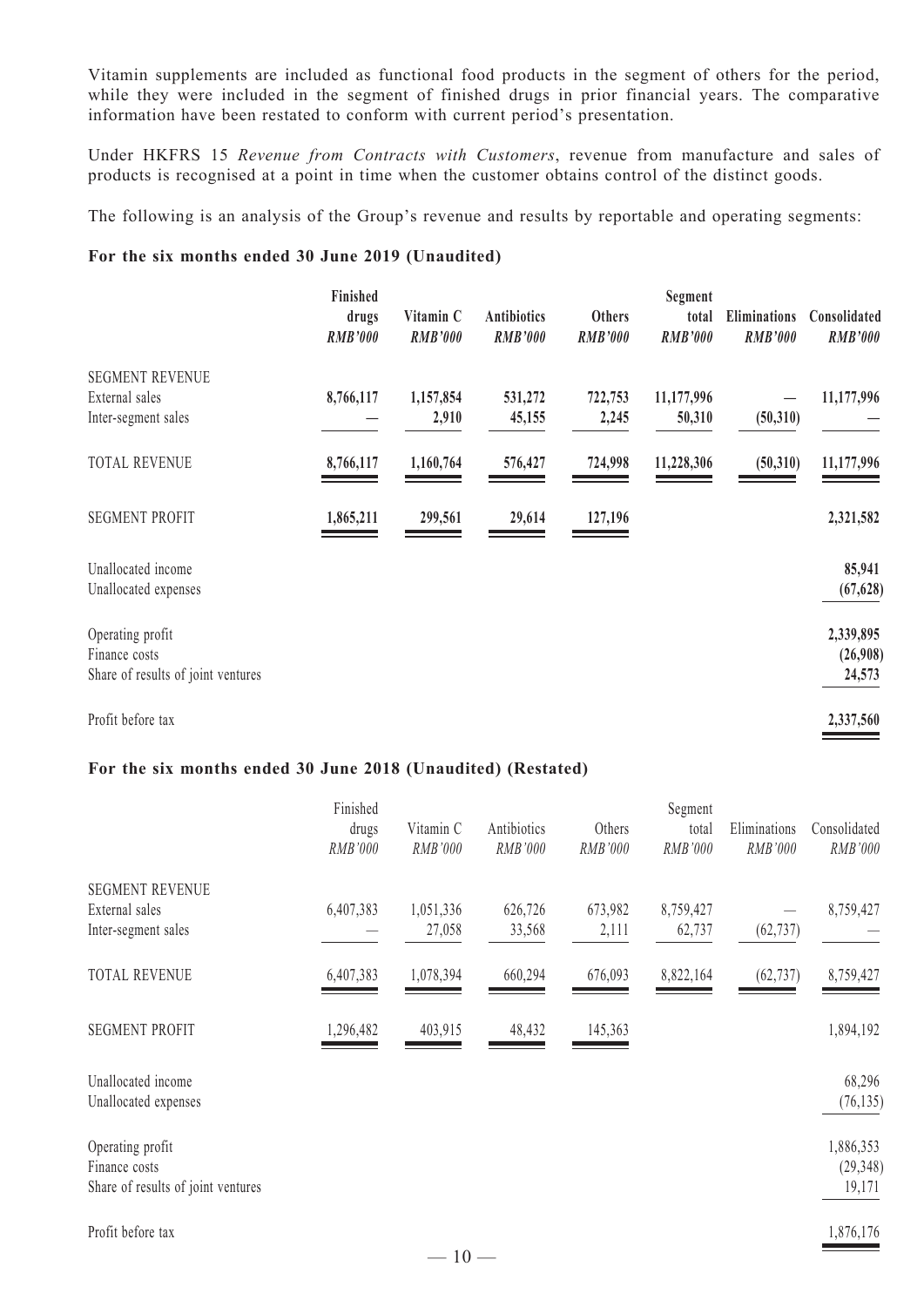Segment profit represents the profit earned by each segment without allocation of interest income, fair value changes on structured bank deposits, finance costs, central administrative expenses and share of results of joint ventures. This is the measure reported to the CODM for the purposes of resource allocation and performance assessment.

Inter-segment sales are charged at prevailing market rates.

Segment assets and liabilities are not regularly provided to the CODM for review.

## **4. PROFIT BEFORE TAX**

|                                                                   | For the six months<br>ended 30 June |             |  |
|-------------------------------------------------------------------|-------------------------------------|-------------|--|
|                                                                   | 2019                                | 2018        |  |
|                                                                   | <b>RMB'000</b>                      | RMB'000     |  |
|                                                                   | (Unaudited)                         | (Unaudited) |  |
|                                                                   |                                     | (Restated)  |  |
| Profit before tax has been arrived at after charging (crediting): |                                     |             |  |
| Amortisation of other intangible assets                           | 10,631                              | 8,426       |  |
| Amortisation of prepaid lease payments                            |                                     | 7,630       |  |
| Depreciation of property, plant and equipment                     | 288,967                             | 280,717     |  |
| Depreciation of right-of-use assets                               | 37,995                              |             |  |
| Total depreciation and amortisation                               | 337,593                             | 296,773     |  |
| Fair value gain on structured bank deposits                       |                                     |             |  |
| (included in other gains or losses)                               | (48,087)                            | (34, 874)   |  |
| Government grant income                                           | (30, 686)                           | (8,006)     |  |
| Interest income on bank balances                                  | (37, 854)                           | (22, 181)   |  |
| Loss on disposal of property, plant and equipment                 | 5,531                               | 7,466       |  |
| Net foreign exchange loss (gain)                                  |                                     |             |  |
| (included in other gains or losses)                               | 6,429                               | (15, 277)   |  |

*Note:* For the six months ended 30 June 2018 and 2019, cost of inventories recognised as an expense approximated cost of sales as shown in the condensed consolidated statement of profit or loss and other comprehensive income.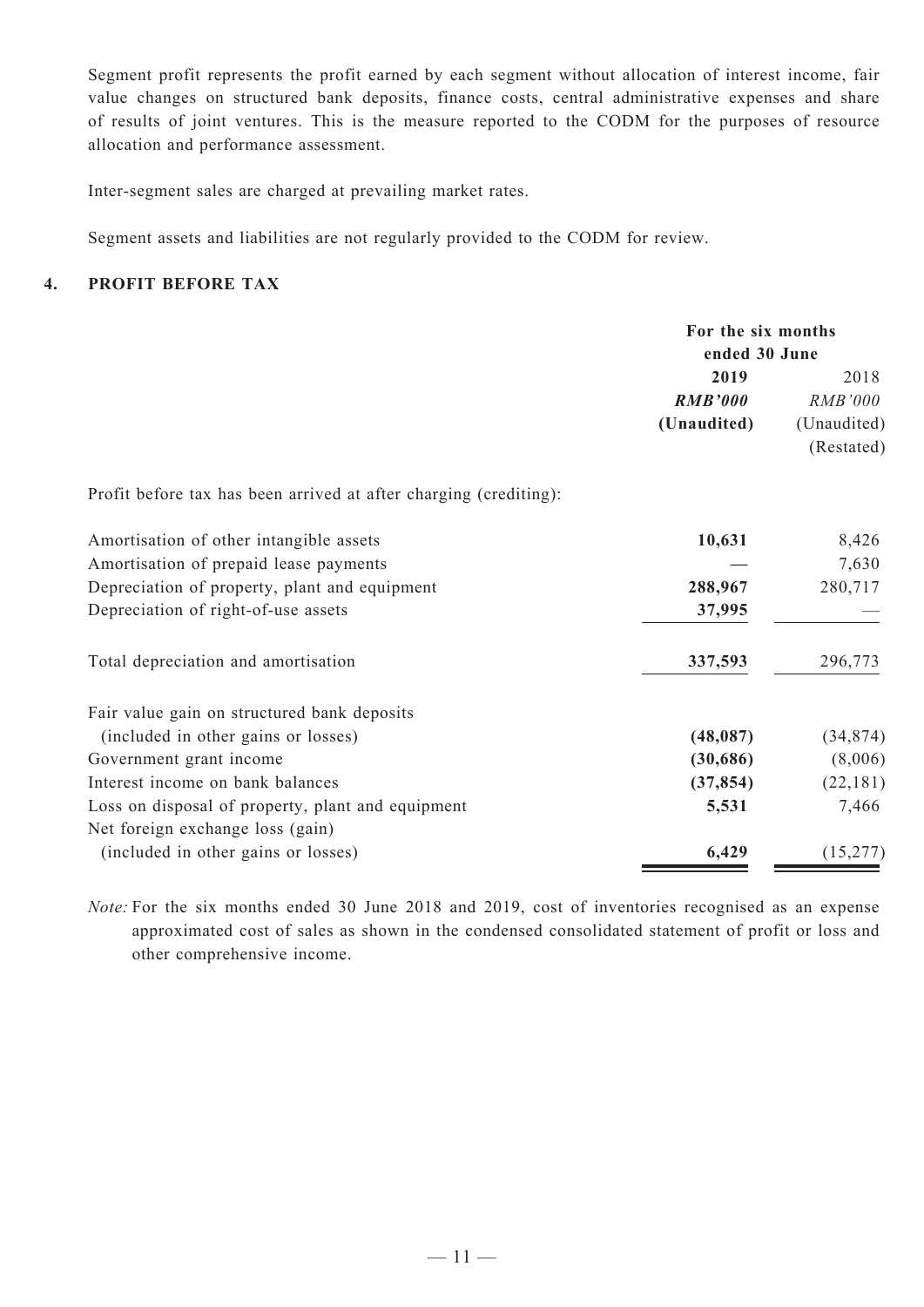|                                                                 | For the six months |             |
|-----------------------------------------------------------------|--------------------|-------------|
|                                                                 | ended 30 June      |             |
|                                                                 | 2019               | 2018        |
|                                                                 | <b>RMB'000</b>     | RMB'000     |
|                                                                 | (Unaudited)        | (Unaudited) |
|                                                                 |                    | (Restated)  |
| The tax charge comprises:                                       |                    |             |
| Current taxation                                                |                    |             |
| - PRC Enterprise Income Tax                                     | 406,430            | 329,231     |
| - United States of America ("USA") Federal and State Income Tax | 1,984              | 5,671       |
|                                                                 | 408,414            | 334,902     |
| Deferred taxation                                               | 40,879             | 45,850      |
|                                                                 | 449,293            | 380,752     |

The calculation of Hong Kong Profits Tax of the Company and its subsidiaries incorporated in Hong Kong is based on the prevailing tax rates in Hong Kong. No Hong Kong Profits Tax has been recognised as the Company and its subsidiaries incorporated in Hong Kong had no assessable profits for both periods.

The basic tax rate of the Company's PRC subsidiaries is 25% under the Law of the PRC on Enterprise Income Tax (the "EIT Law") and implementation regulations of the EIT Law. Certain subsidiaries of the Company are qualified as advanced technology enterprises and have obtained approvals from the relevant tax authorities for the applicable tax rate reduced to 15% for a period of 3 years up to 2020.

The calculation of the USA Federal and State Income Tax is based on the prevailing tax rates in the **IISA** 

Under the EIT Law of the PRC, withholding tax is imposed on dividends distributed in respect of profits earned by PRC subsidiaries from 1 January 2008 onwards. PRC withholding tax is applicable to dividends payable to investors that are "non-PRC tax resident enterprises", which do not have an establishment or place of business in the PRC, or which have such establishment or place of business but the relevant income is not effectively connected with the establishment or place of business, to the extent such dividends have their sources within the PRC. Under such circumstances, dividends distributed from the PRC subsidiaries in respect of profits earned from 1 January 2008 onwards to non-PRC tax resident entities shall be subject to the withholding income tax at 10% or a lower tax rate, if applicable.

Deferred taxation has not been provided for in the condensed consolidated financial statements in respect of temporary differences attributable to accumulated profits of the PRC subsidiaries amounting to RMB6,430,372,000 (31 December 2018: RMB5,576,655,000) as the Group is able to control the timing of the reversal of the temporary differences and it is probable that the temporary differences will not reverse in the foreseeable future.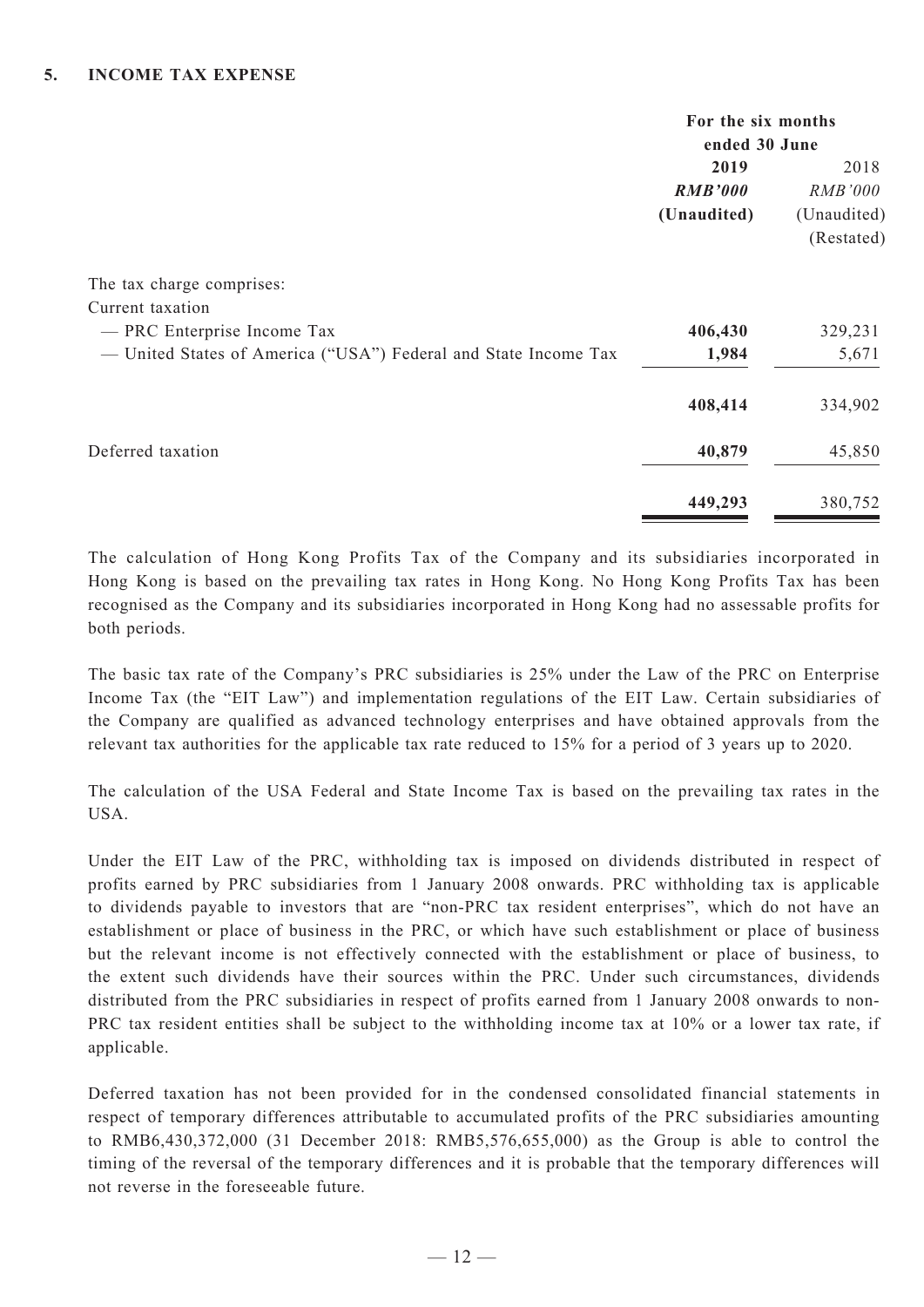|                                                               | For the six months<br>ended 30 June |                 |
|---------------------------------------------------------------|-------------------------------------|-----------------|
|                                                               | 2019                                | 2018            |
|                                                               | <b>RMB'000</b>                      | <i>RMB</i> '000 |
|                                                               | (Unaudited)                         | (Unaudited)     |
|                                                               |                                     | (Restated)      |
| Dividend recognised as distribution during the period:        |                                     |                 |
| 2018 Final, paid $-$ HK18 cents (equivalent to RMB15.5 cents) |                                     |                 |
| (2018: 2017 Final, paid — HK15 cents (equivalent to RMB12.5)  |                                     |                 |

The Directors do not declare the payment of an interim dividend for the six months ended 30 June 2019 (2018: nil).

cents)) per share **958,326** 782,875

#### **7. EARNINGS PER SHARE**

The calculation of the basic and diluted earnings per share attributable to the owners of the Company is based on the following data:

| For the six months<br>ended 30 June |                               |
|-------------------------------------|-------------------------------|
| 2019<br><b>RMB'000</b>              | 2018<br>RMB'000               |
| (Unaudited)                         | (Unaudited)<br>(Restated)     |
|                                     |                               |
|                                     | 1,504,740                     |
| For the six months<br>ended 30 June |                               |
| 2019<br>000                         | 2018<br>000                   |
|                                     |                               |
| 6,233,436                           | 6,243,018                     |
|                                     |                               |
|                                     | N/A                           |
|                                     | N/A                           |
|                                     | 1,878,284<br>354<br>6,233,790 |

No diluted earnings per share is presented for the six months ended 30 June 2018 as there was no potential ordinary shares in issue during the period.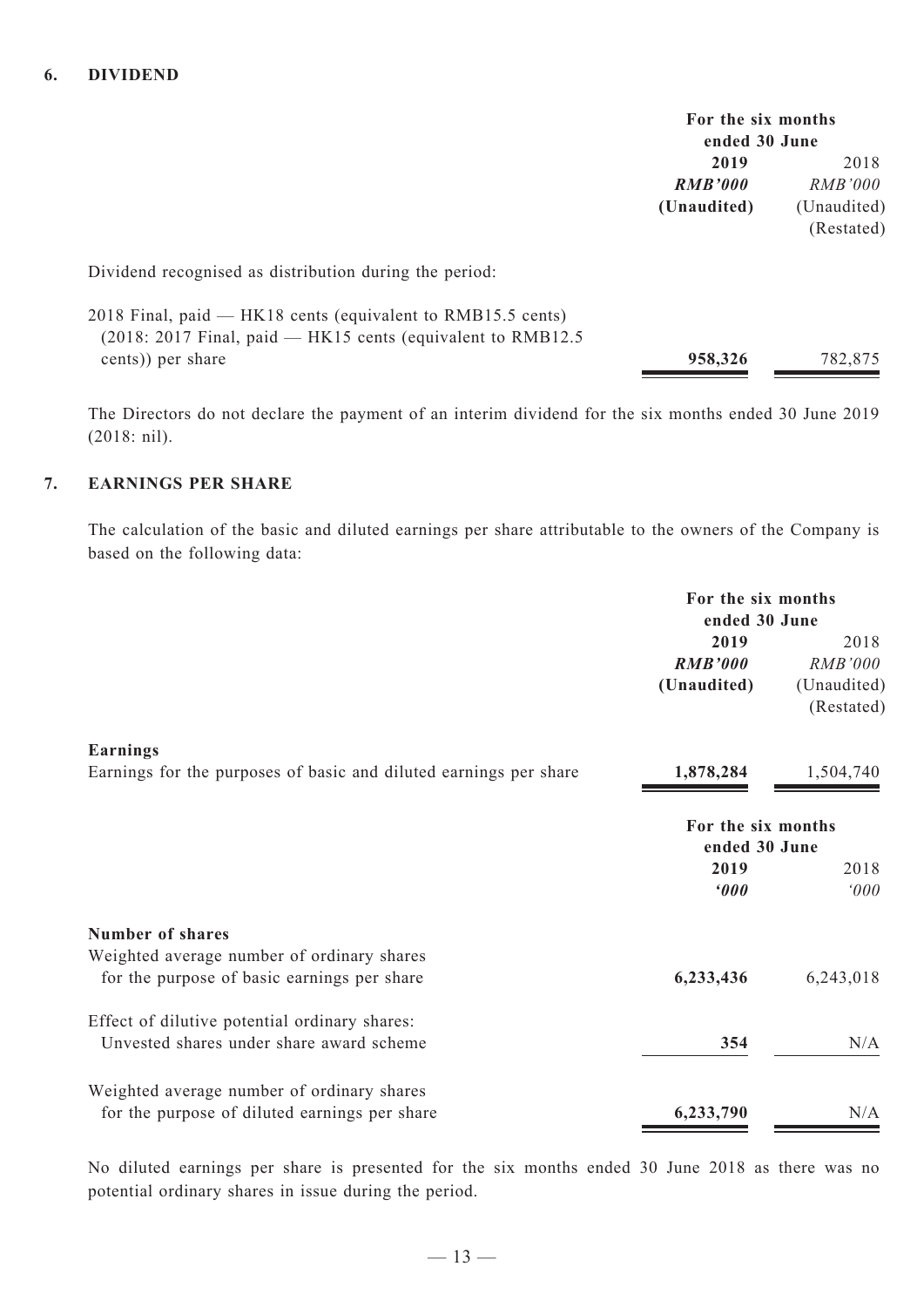#### **8. TRADE RECEIVABLES**

| As at          | As at          |
|----------------|----------------|
| 30 June        | 31 December    |
| 2019           | 2018           |
| <b>RMB'000</b> | <i>RMB'000</i> |
| (Unaudited)    | (Audited)      |
|                | (Restated)     |
| 2,666,247      | 2,076,986      |
| (10, 302)      | (12,061)       |
| 2,655,945      | 2,064,925      |
|                |                |

The Group allows a general credit period of 90 days (31 December 2018: 90 days) to its trade customers. The following is an aged analysis of trade receivables (net of allowance for impairment) at the end of the reporting period presented based on invoice dates which approximated the respective revenue recognition dates:

|                    | As at          | As at          |
|--------------------|----------------|----------------|
|                    | 30 June        | 31 December    |
|                    | 2019           | 2018           |
|                    | <b>RMB'000</b> | <i>RMB'000</i> |
|                    | (Unaudited)    | (Audited)      |
|                    |                | (Restated)     |
| $0$ to $90$ days   | 2,424,706      | 1,861,714      |
| 91 to 180 days     | 221,642        | 188,303        |
| 181 to 365 days    | 2,785          | 7,880          |
| more than 365 days | 6,812          | 7,028          |
|                    | 2,655,945      | 2,064,925      |
|                    |                |                |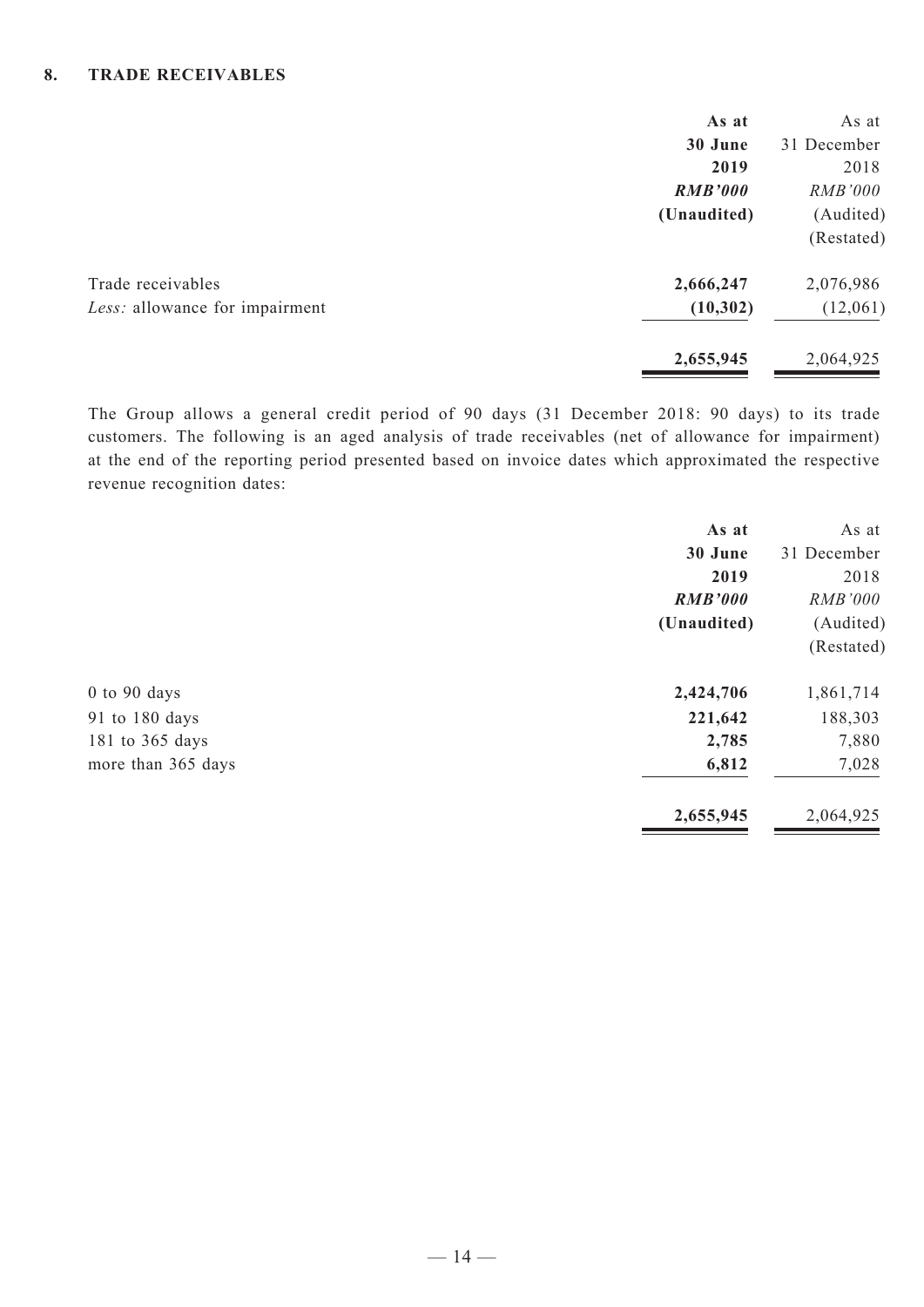#### **9. Deposits, prepayment and other receivables**

|                                                              | As at          | As at       |
|--------------------------------------------------------------|----------------|-------------|
|                                                              | 30 June        | 31 December |
|                                                              | 2019           | 2018        |
|                                                              | <b>RMB'000</b> | RMB'000     |
|                                                              | (Unaudited)    | (Audited)   |
|                                                              |                | (Restated)  |
| Prepayment for purchase of raw materials                     | 96,528         | 143,067     |
| Prepaid research and development expenses                    | 12,008         | 44,464      |
| Prepayment for acquisition of intangible assets              | 100,000        | 100,000     |
| Deposits paid for right of use-assets/prepaid lease payments | 189,000        | 229,000     |
| Deposits and prepayment for utilities                        | 29,234         | 35,400      |
| Other tax recoverable                                        | 116,501        | 70,756      |
| Others                                                       | 197,693        | 187,400     |
|                                                              | 740,964        | 810,087     |
| Analysied as:                                                |                |             |
| Current                                                      | 441,964        | 481,087     |
| Non-current                                                  | 299,000        | 329,000     |
|                                                              | 740,964        | 810,087     |

#### **10. BILLS RECEIVABLES**

Bills receivables represent bills on hand. All bills receivables of the Group are with a maturity period of less than 180 days (31 December 2018: less than 365 days) and not yet due at the end of the reporting period. The management considers the default rate is low based on historical information and experience.

During the six months ended 30 June 2018, bills receivables issued by group companies for settlement of intra-group transactions were discounted to bank without recourse for proceeds of RMB1,193,167,000, and the related liabilities were included in bills payables as at 30 June 2018.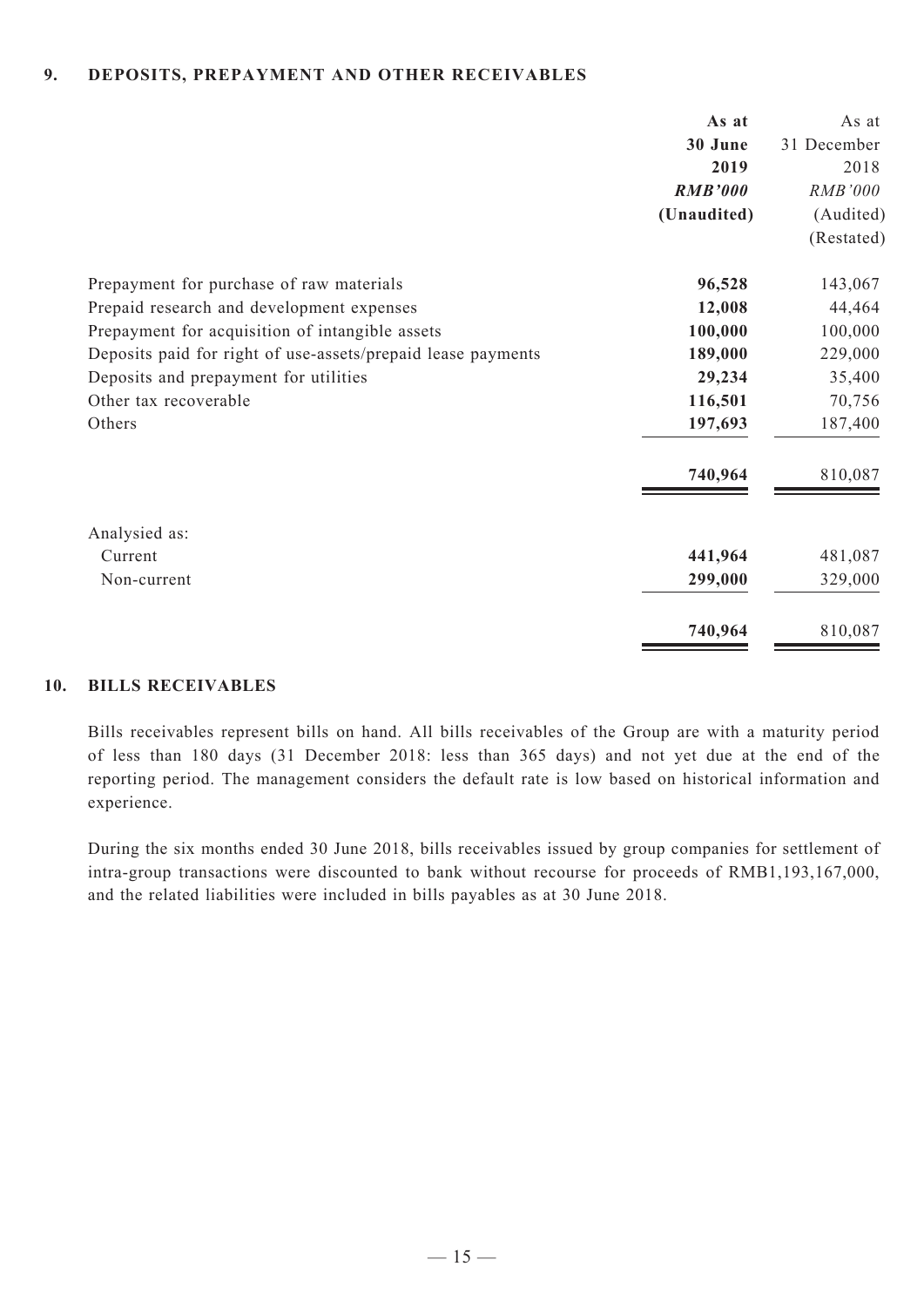#### **11. TRADE RECEIVABLES DUE FROM RELATED COMPANIES**

The Group allows a general credit period of 90 days (31 December 2018: 90 days) to its related companies. The trade receivables due from related companies at the end of the reporting period are aged within 90 days based on invoice dates which approximated the respective revenue recognition dates.

#### **12. STRUCTURED Bank DEPOSITS**

As at 30 June 2019, the structured bank deposits of RMB1,359,747,000 (31 December 2018: RMB2,292,366,000) were placed with banks in the PRC. Structured bank deposits amounting to RMB200,000,000 (31 December 2018: RMB1,379,000,000) have been pledged to secure certain banking facilities granted to the Group.

#### **13. TRADE PAYABLES**

The following is an aged analysis of trade payables at the end of the reporting period presented based on the invoice dates:

|                    | As at          | As at          |
|--------------------|----------------|----------------|
|                    | 30 June        | 31 December    |
|                    | 2019           | 2018           |
|                    | <b>RMB'000</b> | <b>RMB'000</b> |
|                    | (Unaudited)    | (Audited)      |
|                    |                | (Restated)     |
| $0$ to $90$ days   | 1,565,128      | 1,455,498      |
| 91 to 180 days     | 78,496         | 60,093         |
| More than 180 days | 119,319        | 103,765        |
|                    | 1,762,943      | 1,619,356      |

The general credit period on purchase of goods is 90 days (31 December 2018: 90 days).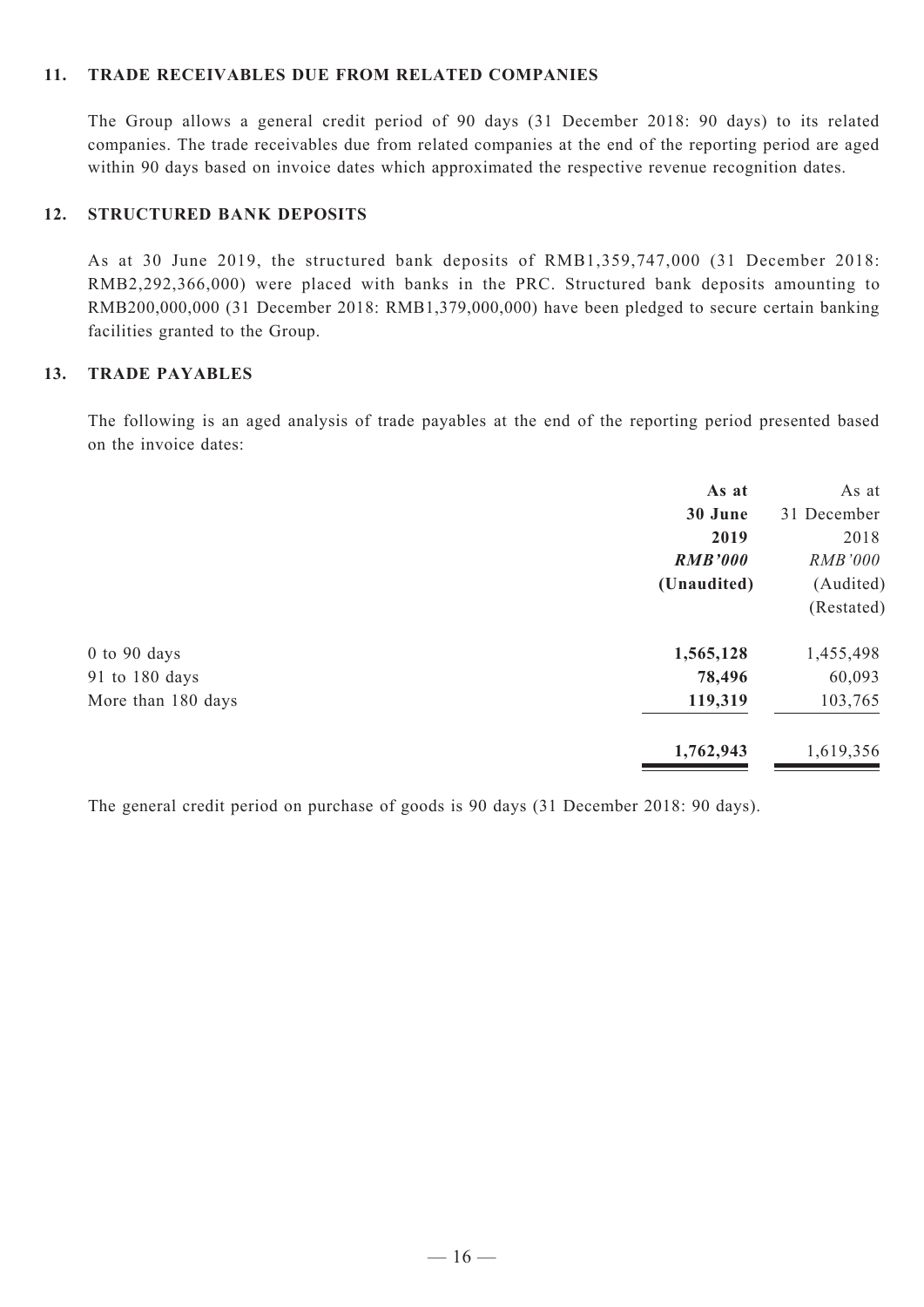#### **14. OTHER PAYABLES**

|                                                                       | As at          | As at       |
|-----------------------------------------------------------------------|----------------|-------------|
|                                                                       | 30 June        | 31 December |
|                                                                       | 2019           | 2018        |
|                                                                       | <b>RMB'000</b> | RMB'000     |
|                                                                       | (Unaudited)    | (Audited)   |
|                                                                       |                | (Restated)  |
| Customers' deposits                                                   | 218,993        | 340,811     |
| Other tax payables                                                    | 132,176        | 206,275     |
| Selling expenses payable and other accrued charges                    | 1,458,420      | 950,798     |
| Payables arising from construction and acquisition of property, plant |                |             |
| and equipment                                                         | 753,909        | 845,308     |
| Government grants                                                     | 407,125        | 360,375     |
| Staff welfare payable                                                 | 208,907        | 239,559     |
| Others                                                                | 259,443        | 159,540     |
|                                                                       | 3,438,973      | 3,102,666   |
| Analysed as:                                                          |                |             |
| Current                                                               | 3,240,029      | 2,920,262   |
|                                                                       |                |             |
| Non-current $-$ government grants                                     | 198,944        | 182,404     |
|                                                                       | 3,438,973      | 3,102,666   |

## **15. BILLS PAYABLES**

All bills payables of the Group are aged within 365 days (31 December 2018: 365 days) and not yet due at the end of the reporting period. As at 30 June 2019, bills payable of RMB313,865,000 (31 December 2018: RMB1,504,585,000) are secured by bank deposits and certain structured bank deposits.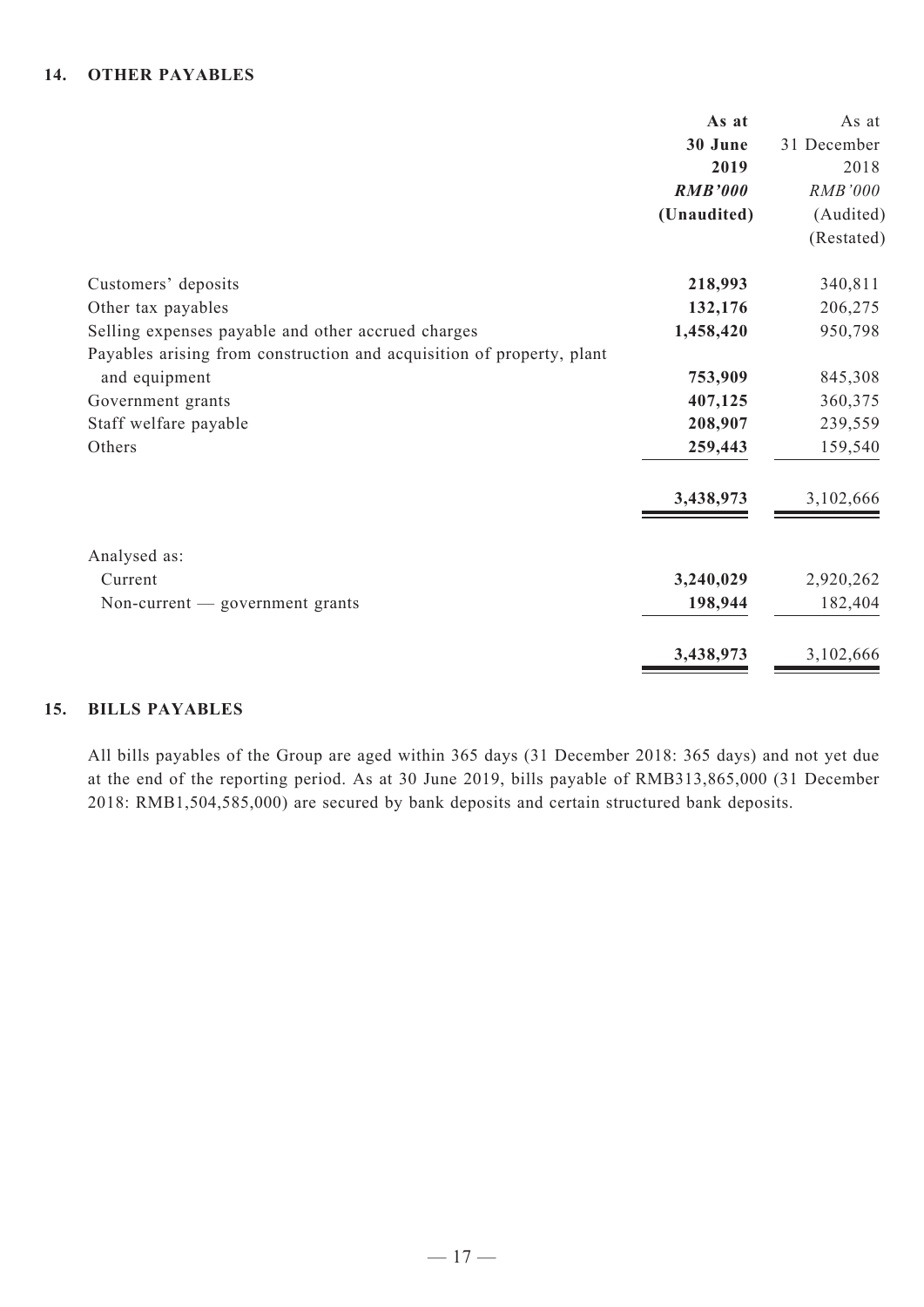### **MANAGEMENT DISCUSSION AND ANALYSIS**

#### **Results**

For the six months ended 30 June 2019, the Group achieved a revenue of RMB11,178 million, representing a 27.6% growth year-on-year and profit attributable to shareholders of RMB1,878 million, representing a 24.8% growth year-on-year. Basic earnings per share for the first half of 2019 amounted to RMB30.13 cents (first half of 2018: RMB24.10 cents).

#### **DIVIDEND**

The board of directors of the Company does not declare the payment of an interim dividend for the six months ended 30 June 2019 (first half of 2018: nil).

### **INDUSTRY REVIEW**

During the period under review, the direction of medical reform policy remained the focus of the industry. The centralised procurement in 4+7 pilot cities has been officially implemented in March and the formulation of procurement rules for the second round is in progress. In light of the present development, it is probable that next round of centralised procurement will expand nationwide and allow multiple winners. If the rule of multiple winners is realised, it would relieve the pressure of exclusive supply and reduce the risk of excessive price competition. On the basis of price in exchange for volume, it is expected that the generic drugs market will become more concentrated, favourable to large pharmaceutical enterprises with competitive strength. In July this year, the "First National Key Drug List for Monitoring and Prescription Control" was released. The 20 drugs on the list are either on the national reimbursement drug list or the local supplemental reimbursement drug list, with the characteristics of high usage and injection formulation. Implementation of the list will eliminate the usage beyond reasonable scope of some drugs and return to their therapeutic areas, which is beneficial to the control of medical insurance expenditure and the efficient use of fund. In addition, national reimbursement drug list adjustment is expected to be completed in the near term while policies for medical insurance payment methods and payment based on diagnosis related groups (DRGs) are also in the process of formulation. The policy adjustments may have certain impact on the market but will also bring new opportunities, leading to change in the competitive landscape of the pharmaceutical industry.

#### **BUSINESS REVIEW**

#### **(1) Finished Drug Business**

The finished drug business continued to achieve satisfactory growth in the first half of 2019 with sales reaching RMB8,766 million, representing a 36.8% growth year-on-year.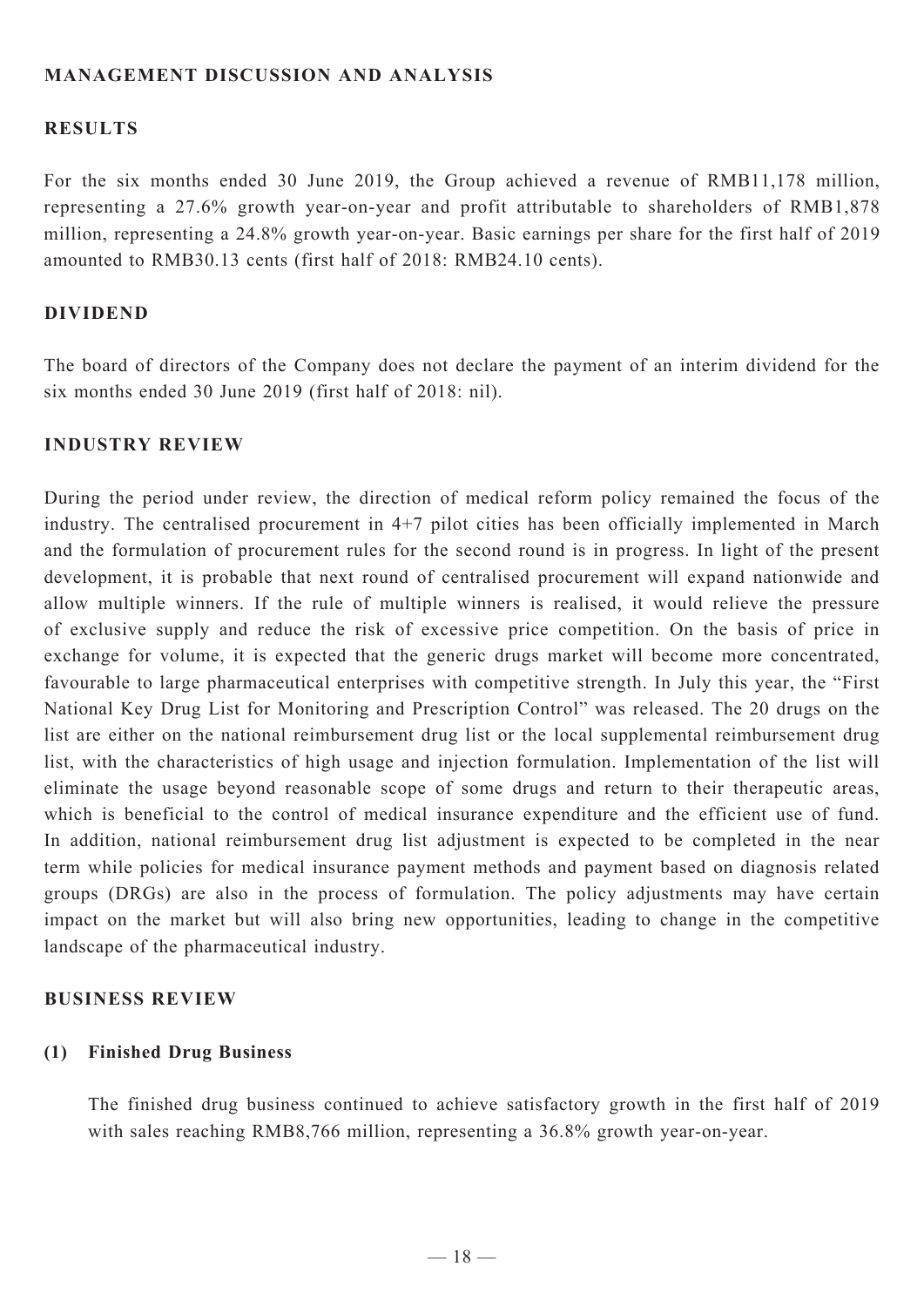## *Innovative Drug Products*

During the period, the Group continued to expand the dedicated sales force for different drugs, accelerate market expansion in major cities and hospitals, and adopt different sales strategies based on the market positions and competitive landscape of the products, including i) stepping up market penetration into county-level hospitals and community medical institutions; ii) actively filling the market for newly launched products with rapid establishment of strong sales teams and sound sales networks; and iii) striving for market share gain through emphasis on products' differentiated edges. Leveraging the market competitiveness of the products and the effective sales strategies, innovative drug products maintained a strong growth momentum amidst fierce competition and achieved sales of RMB6,149 million in the first half of 2019, representing a 55.4% growth year-on-year. In particular, the sales of "NBP" increased by 35.9% and the sales of oncology drug portfolio increased by 194.2%, becoming the dual engine of the Group's growth.

The following are the Group's major innovative drug products:

## *NBP***(恩必普)***(butylphthalide soft capsule and injection)*

NBP is a Class 1 new chemical drug in China and a patent-protected exclusive product. The drug is mainly used for the treatment of acute ischemic stroke. NBP has been listed as one of the recommended drugs in the "Guidelines for Acute Ischemic Stroke Treatment in China (2010, 2014 and 2018 editions)". It has also been listed on a number of guidelines and consensus, including the "Guidelines for the Diagnosis and Treatment of Acute Ischemic Stroke of China", the "Guidelines for the Assessment and Intervention of Cerebral Collateral Circulation in Ischemic Stroke in China (2017)", the "Guidelines for the Diagnosis and Treatment of Cerebral Infarction with Chinese and Western Medicines in China (2017)", the "Guidelines for the Diagnosis and Treatment of Cognitive Impairment of Cerebral Small Vessel Diseases in China (2019)" and the "Guidelines for the Reasonable Medication for Stroke in China" (2019 Edition). These serve to recognise the clinical efficacy of NBP for treating acute ischemic stroke. The inclusion of both formulations of NBP into the national reimbursement drug list is also favourable for the promotion of sequential treatment (injection for emergency use and soft capsule for recovery use).

For the exploration of new therapeutic areas, 112 research projects in respect of butylphthalide are in progress, including 65 fundamental and 47 clinical projects. The phase III clinical trial of butylphthalide soft capsule for the treatment of vascular dementia has officially started, and the clinical trial for the treatment of amyotrophic lateral sclerosis (ALS) has completed its followup phase and started to recollect data. In addition, NBP has also participated in seven national studies under the "13th Five Year Plan", including efficacy and safety studies of butylphthalide for new treatment areas such as cerebral small vessel diseases, aortic atherosclerotic cerebral infarction and intravenous thrombolysis or endovascular treatment for acute ischemic stroke. Moreover, the intervention and safety studies of butylphthalide in acute cerebral haemorrhage have been formally launched in June this year, marking the entering of butylphthalide into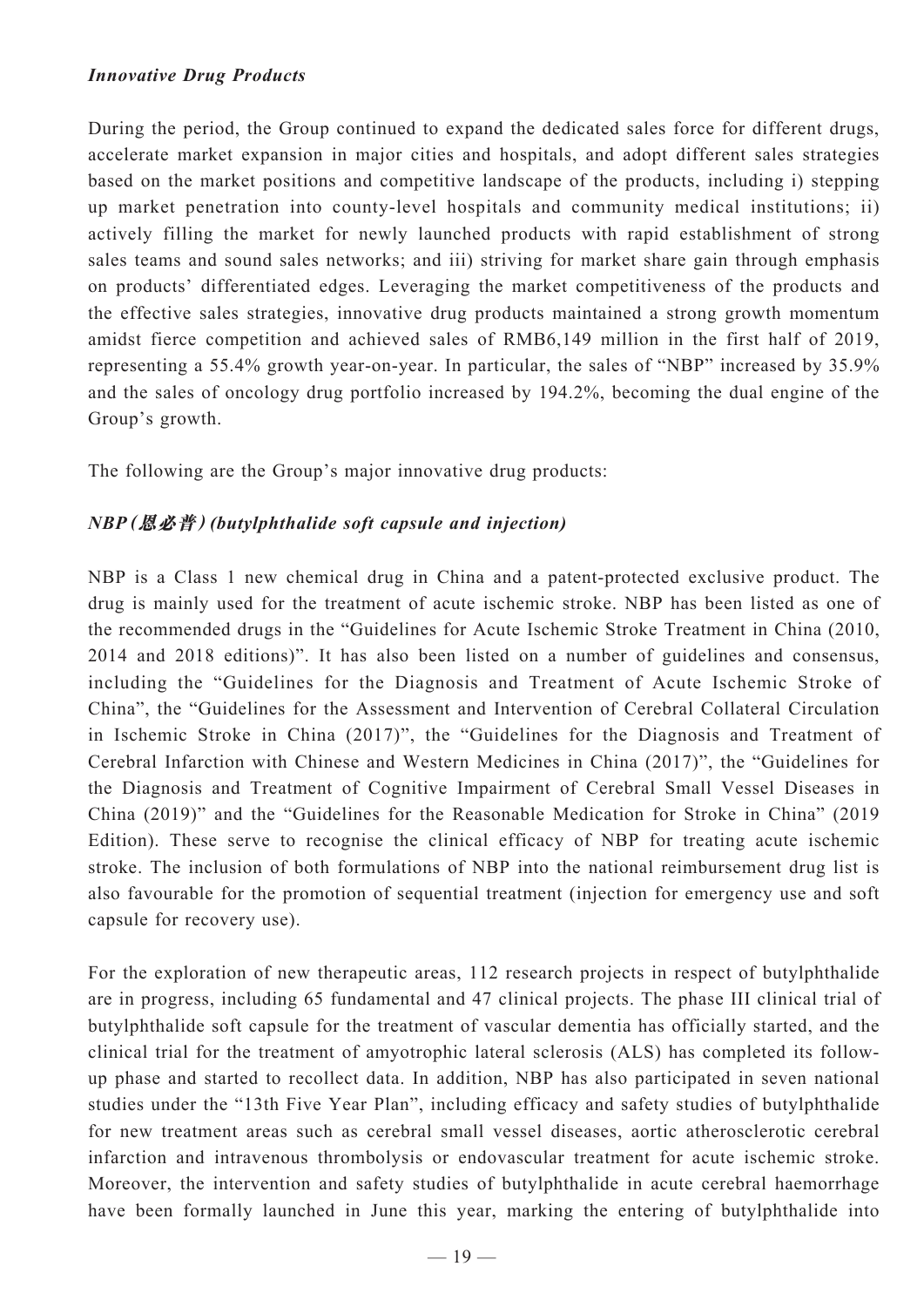cerebral haemorrhage area. For overseas market development, the phase II clinical trial of butylphthalide soft capsule in the U.S. has commenced with over 100 patients enrolled. The development of new indications and markets as mentioned above will be able to bring new growth opportunities to NBP.

During the period, the Group further expanded its dedicated sales force of NBP and accelerated market development of hospitals in untapped cities and penetration into county level and community hospitals according to the implementation of national tiered medical system, policy on separated treatment for acute and chronical diseases and medical consortium. During the period, market coverage at hospitals has further expanded with sales maintaining a high rate of growth.

## *Oulaining***(歐來寧)***(oxiracetam capsule and lyophilized powder injection)*

Oulaining is mainly used for the treatment of mild to moderate memory and mental impairment resulting from vascular dementia, senile dementia and brain trauma. Oxiracetam has been included in the "Guidelines for the Diagnosis and Treatment of Cognitive Impairment of Cerebral Small Vessel Diseases 2019", the "Guidelines for Diagnosis and Treatment of Dementia and Cognitive Impairment in China 2015", the "Guidelines for Diagnosis and Treatment of Carbon Monoxide Poisoning", the "Clinical Pathway for Cerebral Contusion and Laceration" and the "Interpretation of Clinical Pathway of Therapeutic Drugs". In order to further improve evidence-based medical proof of the product and reinforce the leading position of Oulaining, a number of fundamental and clinical studies of oxiracetam led by domestic and overseas leading experts of neurology have commenced, covering Alzheimer's disease, vascular dementia, aphasia after stroke and brain damage.

Oxiracetam has been listed on the recently released "First National Key Drug List for Monitoring and Prescription Control", which may have certain impact on the future sales of Oulaining. The Group will boost the growth of Oulaining within its reasonable scope of use with the transformation to direct sales model and efforts put to strengthen market coverage at second-tier hospitals or below for both formulations, step up academic promotion and increase related medical studies.

## *Xuanning***(玄寧)***(maleate levamlodipine tablet and dispersible tablet)*

Xuanning is mainly used for the treatment of hypertension, chronic stable angina and variant angina. It has won the Second Prize for State Technical Invention Award and has been included in the "Guidelines for the Prevention and Treatment of Hypertension of China 2018", the "Guidelines for Rational Use of Drugs of Coronary Heart Disease" (2nd Edition), "Guidelines for Rational Use of Drugs for Hypertension" (2nd Edition), the "Guidelines for Geriatric Hypertension Management in China 2019" and the "Interpretation of Clinical Pathway of Therapeutic Drugs (County-level Volume)". The results of the research study for the comparison of levamlodipine maleate (Xuanning) and amlodipine besylate for the treatment of hypertension (a major project in the "12th Five-Year Plan") has fully demonstrated the better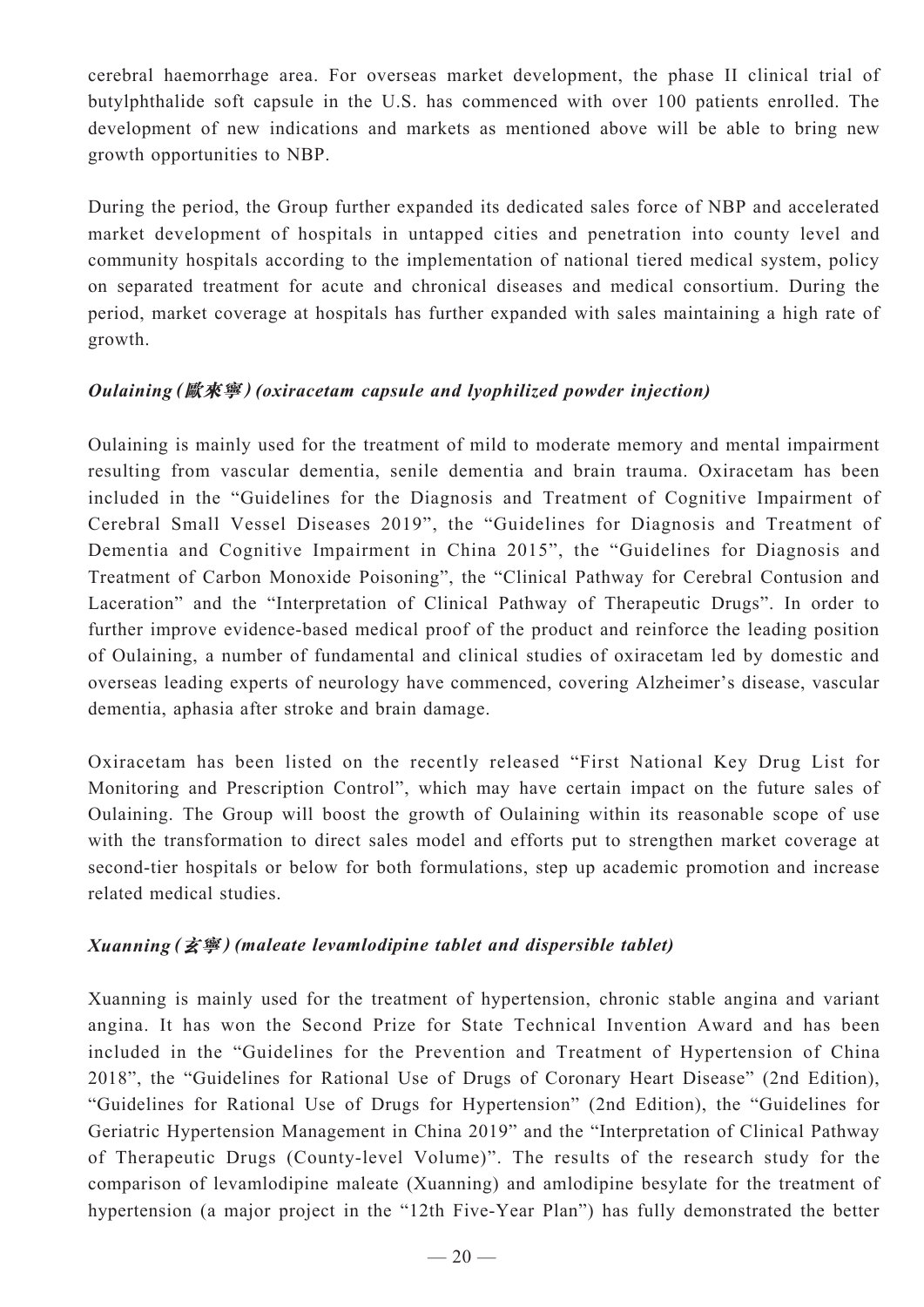clinical efficacy and lower side effects of Xuanning. The new drug application of Xuanning has been filed with U.S. FDA, which is the first NDA submission to the U.S, FDA by a Chinese pharmaceutical enterprise in the U.S..

The Group is transforming the sales model of Xuanning to direct sales model and strengthening market development at county-level or below and pharmacy stores, striving to seize a bigger market share and higher sales growth.

## *Duomeisu***(多美素)***(doxorubicin hydrochloride liposome injection)*

Duomeisu was developed by the "National Key Laboratory for New Pharmaceutical Preparations and Excipients" of the Group and supported by the "Major New Drug Development" projects in China. It has currently been recommended by the "National Comprehensive Cancer Network (NCCN) Guidelines", an authoritative guideline in the U.S., for the first-line treatment of lymphoma, multiple myeloma, ovarian cancer and second-line treatment of breast cancer, bone and soft tissue sarcoma and AIDS related progressive Kaposi sarcoma. Duomeisu has advantages in terms of efficacy and safety as compared to traditional anthracyclines. As the current market penetration rate is not high, there is a promising prospect for growth.

After years of academic promotion, hospital development and market nurturing efforts, Duomeisu has become a leading brand of domestic doxorubicin hydrochloride liposome injection market, with continued high sales growth achieved in the first half of 2019. In the future, the Group will continue to build on its competitive resources to strengthen professional academic promotion and improve the expert network and recognition of the product through academic conferences and clinical research projects. In addition to strengthening the existing sales areas for haematological, breast, gynecologic and bone cancers, the Group will continue to explore other areas such as bladder cancer, liver cancer, gastric cancer and lung cancer, aiming to add growth momentum to Duomeisu.

## *Jinyouli***(津優力)***(PEG-rhGCSF injection)*

Jinyouli is the first long-acting white blood cell booster drug in China. It is used to decrease the incidence of infection due to low white blood cell count in patients receiving chemotherapy, thus ensuring the administration of standardized dosage for chemotherapy. It has been awarded the Golden Prize for China Patent and was awarded the First Prize for Shandong Science & Technology Progress during the period. Jinyouli is well supported by evidence with its phase IV clinical study having the largest sample size in respect of clinical study of long-acting granulocyte-stimulating factor in China, covering lung cancer, breast cancer and lymphoma, earning unanimous recommendations from domestic and foreign guidelines.

The principal marketing strategy of Jinyouli is to expand the coverage of hospitals and customers and increase the frequency of brand and academic promotion by making use of different domestic academic platforms. In the first half of 2019, sales growth continued to be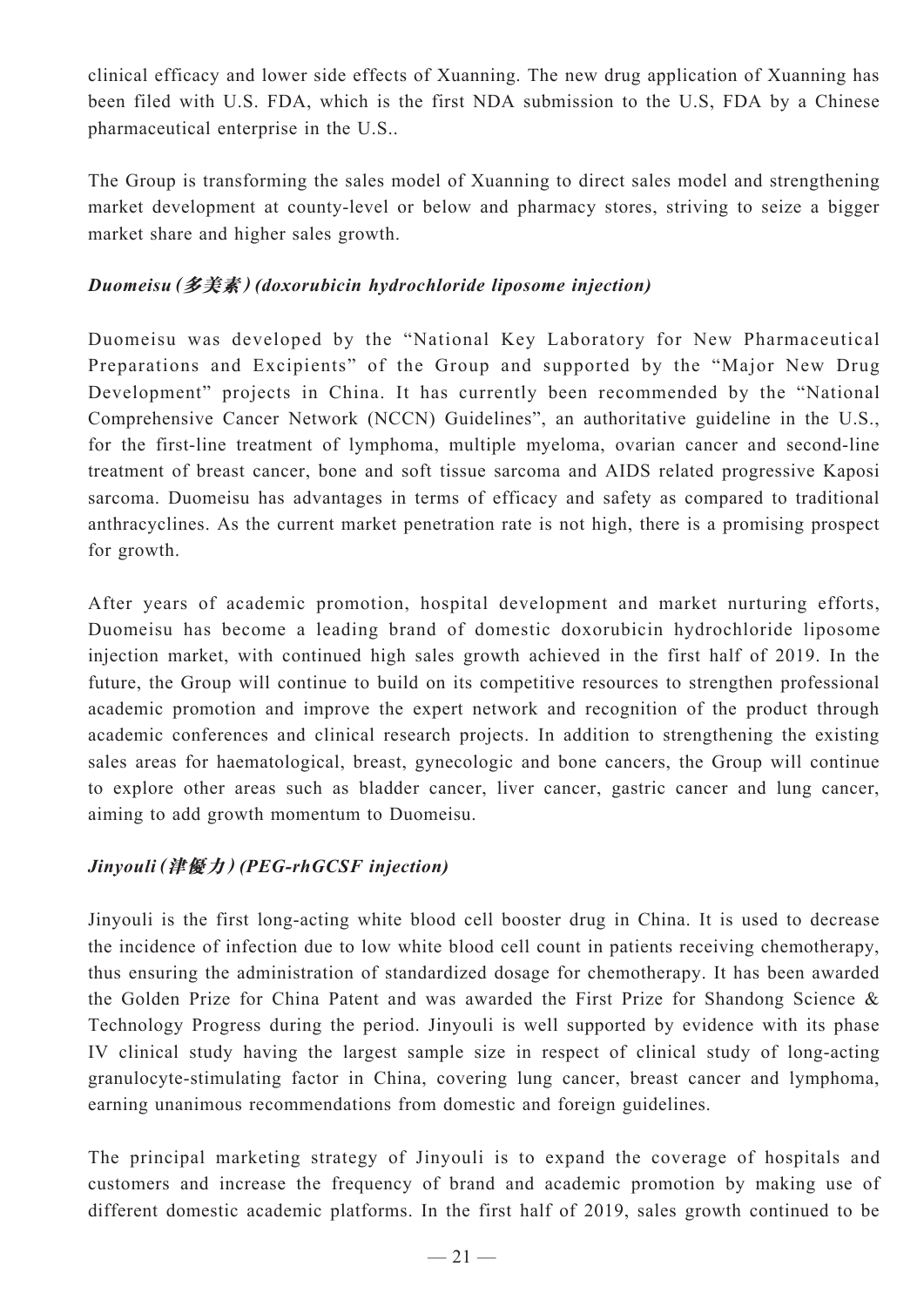strong. Jinyouli is aimed to become the leading brand for the long-acting version in China. In terms of therapeutic area, the Group will deepen the current areas and explore new areas such as digestive tract and urinary system and at the same time seek opportunities in immunotherapy and combo usage with target therapy.

## *Keaili***(克艾力)***(paclitaxel for injection (albumin-bound))*

Keaili is the first-to-market generic of new generation of paclitaxel chemotherapy drug in China. The drug was a major project of new drug innovation technology in the "12th Five Year Plan" during its research and development stage. It has passed the drug consistency evaluation after launch and was honoured the "Most Innovative Preparation in China" in 2018. By integrating paclitaxel with albumin using a special technology to form stable nanoparticles, Keaili has solved the problem of paclitaxel's solubility and stability of the solution, increasing the dosage of paclitaxel and avoiding the use of toxic solvents with pre-treatment no longer required. Therefore, it is characterized by higher efficacy, lower toxicity and improved convenience and economic value. As compared with the imported originator drug, the price of Keaili is significantly lower, greatly relieving the patients' financial burden.

Keaili has been widely recognized by experts and patients immediately after launch with hospital coverage expanding quickly, realizing a rapid sales growth in the first half of 2019. Keaili is currently mainly used for the treatment of breast cancer. The Group will extend the application to areas such as lung cancer, pancreatic cancer, gastric cancer, melanoma, urothelial carcinoma, nasopharyngeal carcinoma and esophageal cancer by continual investment in clinical trials. The Group will also continue its marketing strategies of clinical studies and academic conferences, and strengthen its cooperation with professional academic institutions in order to establish a more solid academic platform for building a better market recognition and brand reputation of Keaili, fostering it to become the leader in the paclitaxel market of China.

## *Ailineng***(艾利能)***(elemene injection)*

Ailineng is an oncology drug developed in China, mainly used for the treatment of nerve glioma, brain metastases and malignant pleural and peritoneal effusion. The product can be used in combination with chemotherapy and radiotherapy to boost the clinical efficacy for oncology treatment. After years of clinical use, it has been widely recognized by the medical profession. The new and upgraded liquid formulation of the product was granted patent in China. Compared with the traditional emulsion formulation, the purity and the content of liquid formulation for elemene were further enhanced, contributing to the significant reduction of adverse clinical reaction.

The Group will continue to strengthen academic promotion, make further efforts in medical research projects and implement sales model transformation in certain regions in order to expand market share of the product.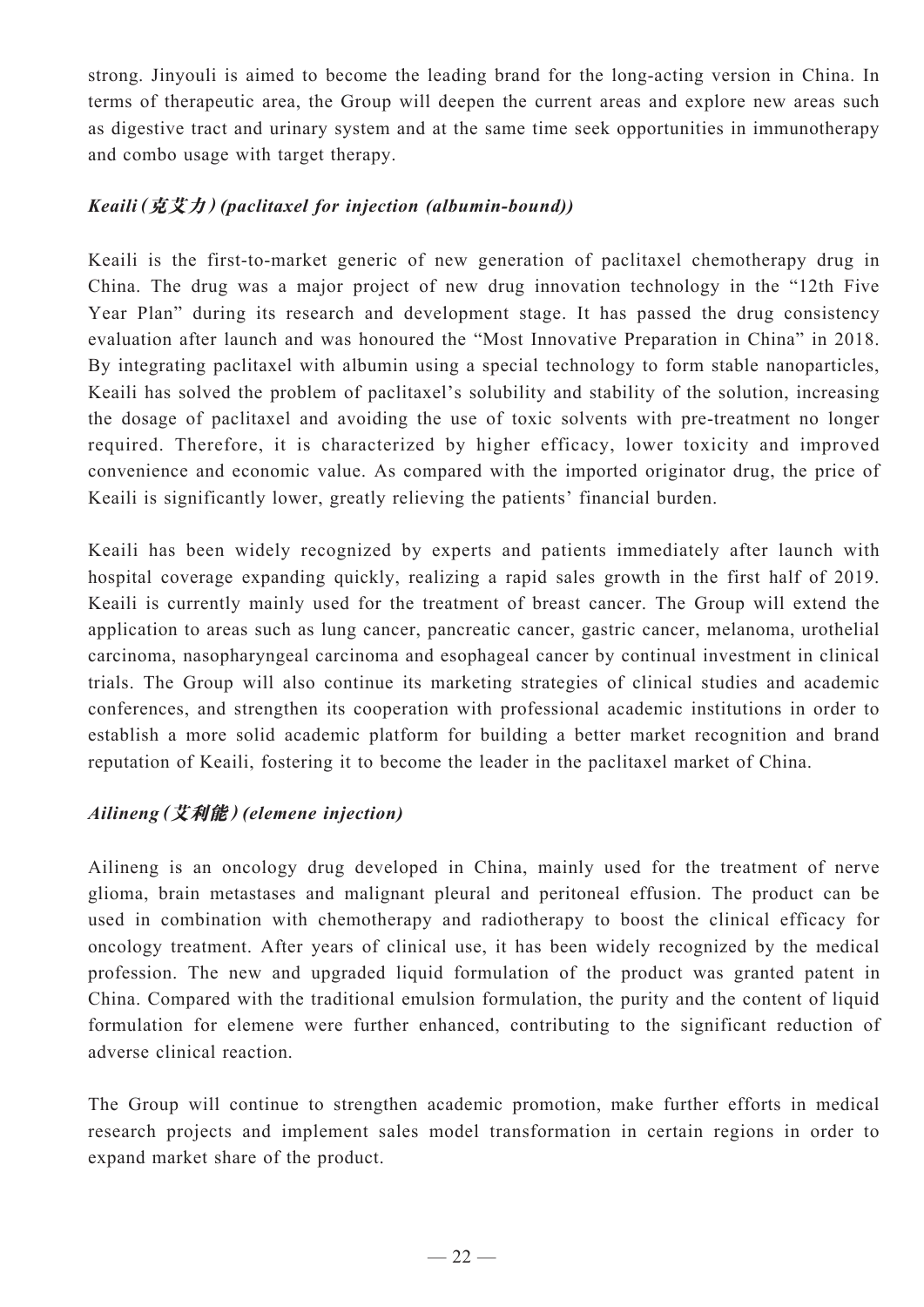## *Nuolining***(諾利寧)***(imatinib mesylate tablets)*

Nuolining is mainly used for the treatment of Philadelphia chromosome-positive chronic myelocytic leukemia (Ph+CML), Philadelphia chromosome-positive acute lymphoblastic leukemia (Ph+ALL) and gastrointestinal stromal tumour. Nuolining has been recommended by a number of domestic and foreign guidelines as a first-line drug for the above diseases. Patients using Nuolining for its main indications are required to use it on a long-term basis and thus the market potential is enormous.

During the period, Nuolining achieved a steady growth. The Group will accelerate the consistency evaluation of Nuolining in response to the changes in national policies.

## *Common Generic Drug Products*

During the period, the Group continued with the strategy of enhancing sales mix by strengthening the promotion of non-antibiotic drugs and expanding the product line of oral formulation for chronic diseases. Among which, products with higher sales growth included Ouyi(歐意) (aspirin enteric-coated tablets), Ouwei(歐維)(mecobalamin tablets) and Shuanglexin(雙樂 欣)(metformin hydrochloride tablets). High-end antibiotic product Zhongnuo Shuluoke(中 諾舒羅克)(meropenem for injection) has also maintained rapid growth during the period. Furthermore, the Group actively pushed forward the quality and efficacy consistency evaluation of generic drugs. Currently, 9 common generic drug products have passed the consistency evaluation, including Xinweihong(新維宏)(azithromycin tablets), Qimaite(奇邁特)(tramadol hydrochloride tablets), Zuoshuxi(左舒喜)(captopril tablets), Shuanglexin(雙樂欣)(metformin hydrochloride tablets), Shiyao(石藥)(amoxicillin capsules), Yijia(怡嘉)(ranitidine capsules), Xinouyi(新歐意)(cefadroxil tablets), Encun(恩存)(clopidogrel tablets) and Meiluolin(美洛林) (ticagrelor tablets). Products passing consistency evaluation are expected to significantly lower the financial burden of patients, reduce medical insurance expense and improve the efficiency in the use of health insurance funds. The Group will fully utilise opportunities brought about by the consistency evaluation to actively participate in centralised procurement and strive for a larger market share for the products. On the other hand, the Group will continue to establish strategic cooperation with core distributors to expand and penetrate the end-user market into lower-tier medical institutions, opening new sales channels for the products.

In the first half of 2019, common generic drug products achieved sales of RMB2,617 million, representing a 6.9% growth year-on-year. The Group is gradually changing the marketing activities of common generic drug products to therapeutic based in order to achieve better promotion results and enhance sales growth.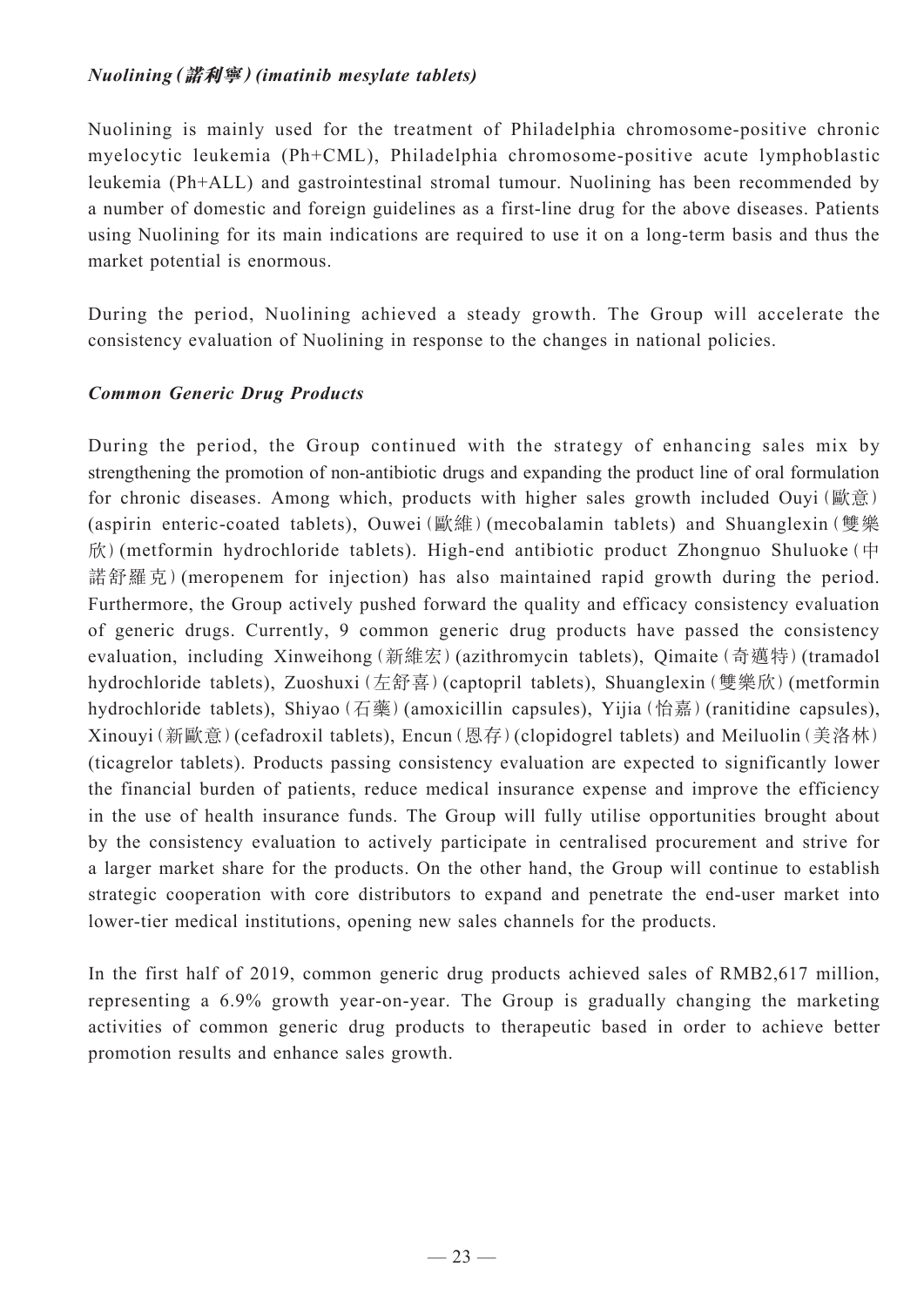## **(2) Vitamin C Business**

Prices of vitamin C products continued to be under pressure due to excessive market supply during the period. In addition to using a number of measures to enhance product quality and reduce production cost, the Group has set up branch offices in Europe and the U.S. to directly cover the local end-user market, adjust customer structure and increase the sales contribution from quality customers. Besides, the Group has newly added products with different specifications based on market appetite in order to enhance customers' satisfaction and boost sales volume. The resulting increase in sales volume has to a certain extent effectively compensated for the loss due to price decline during the period.

## **(3) Antibiotics Business**

Market demand for antibiotics remained low due to the restricted use for antibiotics policy in the end-user market. The strategic relocation of production facilities and the short-term adjustment to product mix have led to a decline in sales and profit contribution during the period. The Group will strive to reduce production costs continuously with the implementation of various measures such as technology advancement, management enhancement and energy conservation, and foster new business growth drivers and improve market competitiveness by expanding into high-end market through product registration and certification.

### **(4) Others**

The functional food business (including caffeine additives and vitamin supplements) recorded a stable growth during the period.

## **(5) Research and Development**

The Group firmly believes in the importance of investing in research and development so that the Group can have strong product and technology innovation capability as well as a rich pipeline of drugs under development. The R&D expenses in the first half of 2019 amounted to RMB942 million, representing a 68.5% increase year-on-year and accounting for approximately 10.7% of finished drug business revenue. At present, there are more than 300 projects in the pipeline, of which 40 are new small molecule drugs and 30 are new target macromolecule biologics, primarily focusing on the therapeutic areas of cardio-cerebrovascular diseases, oncology, diabetes, psychiatry & neurology diseases and anti-infectives.

The major R&D progress of the Group from January to July is as follows:

1. 2 drugs have been granted drug registration approval by the National Medical Products Administration: clopidogrel bisulphate tablets and ticagrelor tablets;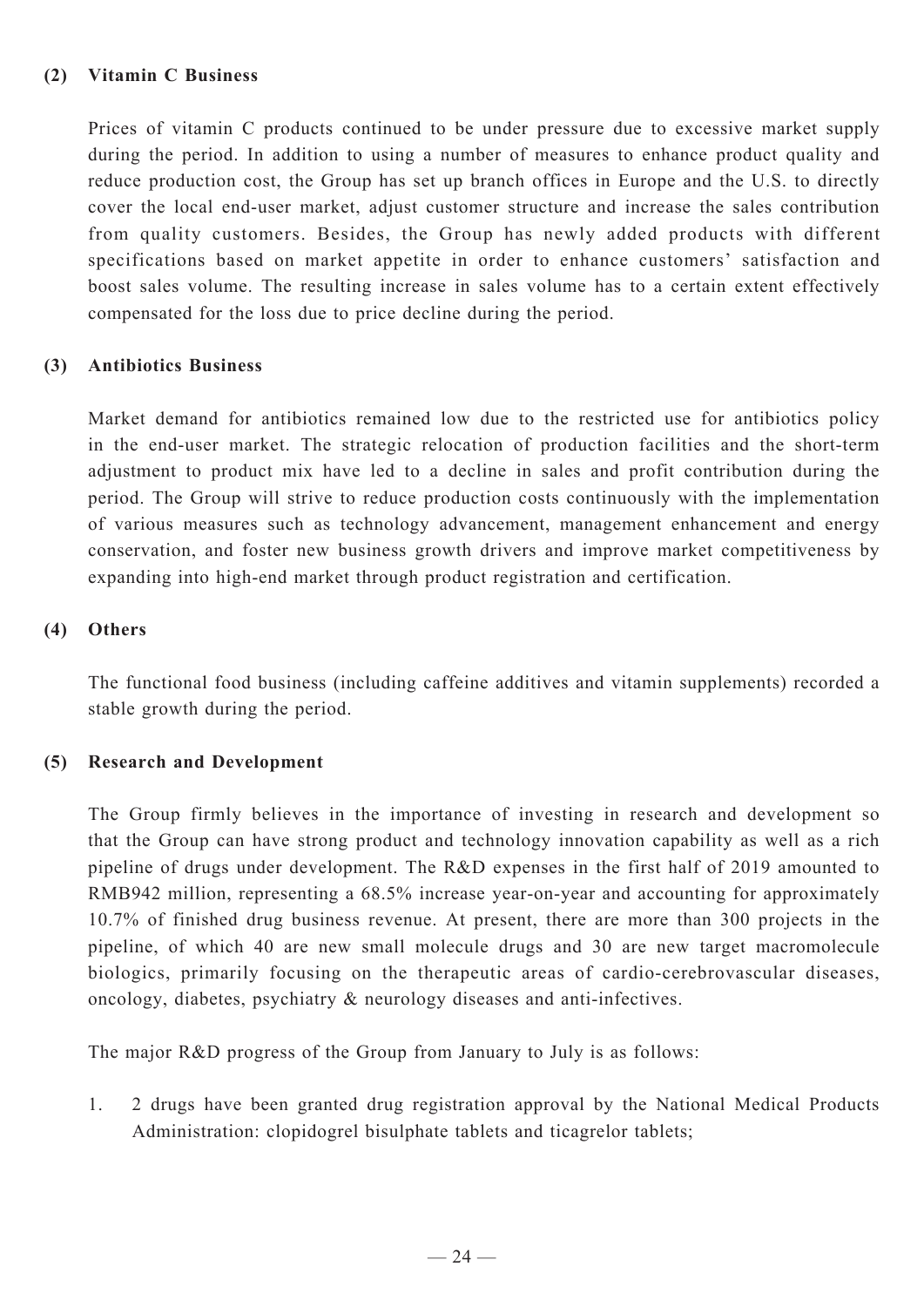- 2. 4 drugs have passed consistency evaluation: ranitidine hydrochloride capsules, cefadroxil tablets, clopidogrel bisulphate tablets (deemed as passed) and ticagrelor tablets (deemed as passed);
- 3. 9 new drug candidates have been granted clinical trial approval by the Center for Drug Evaluation, including: 6 for oncology, 1 for metabolic diseases, 1 antithrombotic agent, 1 for nervous system diseases;
- 4. 16 small molecule new drug candidates are under clinical trials in China, including: 6 for oncology, 4 for nervous system diseases, 2 for metabolic diseases, 1 antithrombotic agent, 2 for respiratory system diseases, 1 anti-infective;
- 5. 7 macromolecule new drug candidates are under clinical trials in China: 6 for oncology, 1 for metabolic diseases;
- 6. 5 drug candidates of new preparation are under clinical trials: 4 for oncology, 1 for cardiovascular diseases;
- 7. 26 drug candidates are pending drug registration approval, including: 4 for metabolic diseases, 4 anti-infectives, 4 for nervous system diseases, 3 for respiratory system diseases, 2 for cardiovascular diseases, 2 for oncology, 1 for digestive system diseases, 1 antithrombotic agent, 5 for other diseases;
- 8. 19 drugs are under bioequivalent tests, including: 5 for oncology, 3 for metabolic diseases, 3 anti-infectives, 3 for cardiovascular system diseases, 1 for digestive system diseases, 1 antithrombotic agent, 1 for nervous system diseases, 2 for other diseases;
- 9. 1 new drug candidate for nervous system diseases is under clinical trials in the U.S.;
- 10. 1 drug for genitourinary system diseases has been granted U.S. ANDA pre-approval;
- 11. 7 drug candidates are pending U.S. ANDA approval: 4 for nervous system diseases, 1 for oncology, 1 for digestive system diseases, 1 for cardiovascular system diseases; and
- 12. 26 domestic patents have been applied, 11 of which have been authorized; and 5 foreign patents have been applied, 2 of which have been authorized during the period.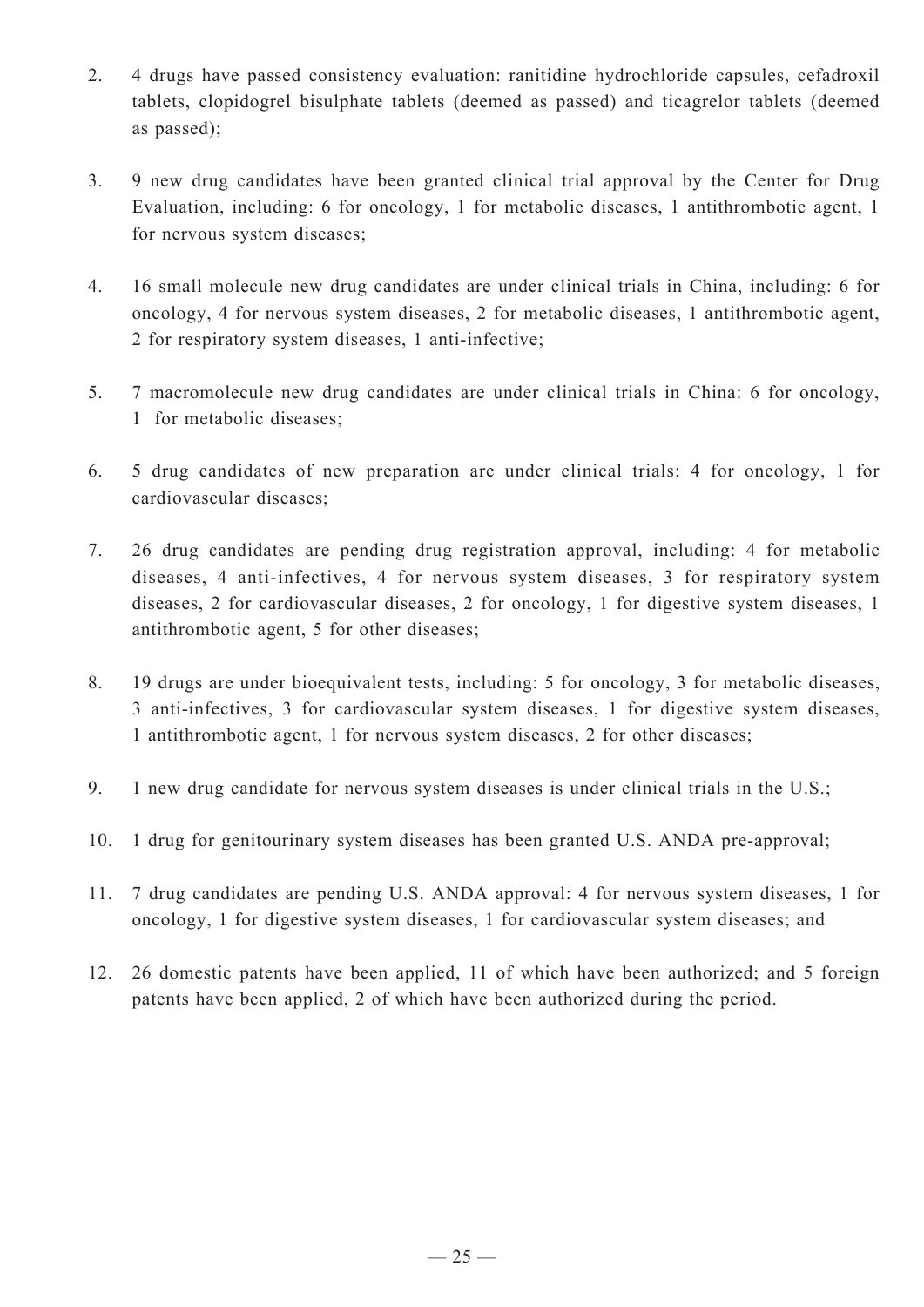Apart from in-house research and development, the Group has also been proactively seeking external cooperation and acquisition opportunities with its focus on drugs of small molecule and macromolecule which are close to product approval and market launch so as to supplement the pipeline of product launch in the next few years, and fully leverage the Group's strong marketing and market development capabilities to achieve rapid growth in sales of new products.

## **FINANCIAL REVIEW**

### **Results**

|                                               | For the    | For the    |            |
|-----------------------------------------------|------------|------------|------------|
|                                               | six months | six months |            |
|                                               | ended      | ended      |            |
|                                               | 30 June    | 30 June    |            |
|                                               | 2019       | 2018       | Change     |
| Revenue (RMB'000)                             |            |            |            |
| Finished drugs                                | 8,766,117  | 6,407,383  | 36.8%      |
| Vitamin C                                     | 1,157,854  | 1,051,336  | $10.1\%$   |
| Antibiotics                                   | 531,272    | 626,726    | $(15.2\%)$ |
| Others                                        | 722,753    | 673,982    | $7.2\%$    |
| Total                                         | 11,177,996 | 8,759,427  | 27.6%      |
| Operating profit (RMB'000)                    | 2,339,895  | 1,886,353  | 24.0%      |
| Operating profit margin                       | 20.9%      | 21.5%      |            |
| Profit attributable to shareholders (RMB'000) | 1,878,284  | 1,504,740  | 24.8%      |

Finished drug business continued to be the major growth driver to the Group, with sales increasing by 36.8% to RMB8,766 million in the current period. Innovative drugs, in particular, delivered a strong growth with sales reaching RMB6,149 million, representing a growth of 55.4%. Revenue from innovative drugs as a percentage of total revenue of the Group further increased from 45.2% in the first half of 2018 to 55% in the current period.

Operating profit margin slightly decreased from 21.5% in the first half of 2018 to 20.9% in the current period. It is the mixed results of the following factors: (i) higher proportion of sales from innovative drugs which have a relatively higher profit margin; (ii) higher selling expense to revenue ratio of the finished drug business in the current period resulting from the Group's increased efforts in market development; (iii) significant increase in research and development expenses; and (iv) lower profit margin of the vitamin C business in the current period due to decrease in average selling prices.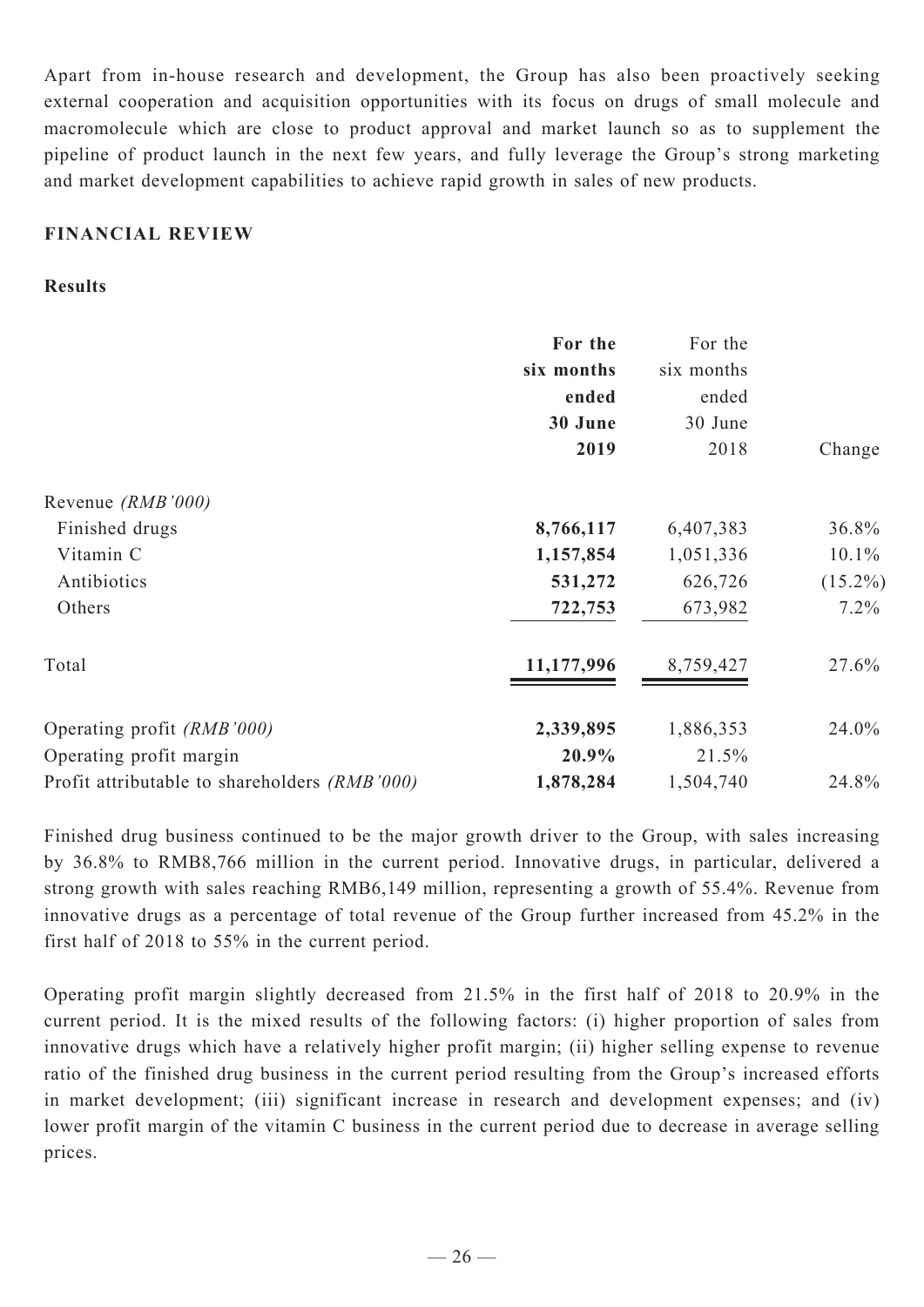## **Selling and Distribution Expenses**

Selling and distribution expenses was RMB4,227 million for the current period as compared to RMB2,921 million in the first half of 2018. The increase in selling and distribution expenses was primarily attributable to (i) expansion of sales force of the innovative drugs; (ii) increased efforts in marketing and academic promotion for the newly launched innovative product "Keaili"; and (iii) increased efforts in academic promotion for some common generic products.

## **Administrative Expenses**

Administrative expenses was RMB383 million in the current period as compared to RMB328 million in the first half of 2018. The increase in administrative expenses was primarily attributable to the expanded scale of operation of the Group.

## **Research and Development Expenses**

R&D expenses was RMB942 million in the current period as compared to RMB559 million in the first half of 2018. The increase in R&D expenses was primarily attributable to (i) increased number of drug candidates under development; (ii) increased spending on ongoing and newly initiated clinical trials; and (iii) increased spending on quality and efficacy consistency evaluation of generics.

### **Liquidity and Financial Position**

For the first half of 2019, the Group's operating activities generated a cash inflow of RMB1,599 million (30 June 2018: RMB1,651 million). Average turnover period of trade receivables (ratio of balance of trade receivables to sales, inclusive of value added tax for sales in China) slightly increased from 37 days in 2018 to 40 days in the current period. Average turnover period of inventories (ratio of balance of inventories to cost of sales) decreased from 178 days in 2018 to 133 days in the current period. Current ratio of the Group was 2.1 as at 30 June 2019, slightly higher than 1.9 half year ago. Capital expenditure for the current period amounted to RMB1,213 million, which were mainly spent to construct production capacities and improve production efficiency.

The Group's financial position remained solid. As at 30 June 2019, cash and cash equivalents amounted to RMB4,031 million (31 December 2018: RMB4,336 million) and bank borrowings amounted to RMB60 million (31 December 2018: RMB71 million), resulting in a net cash positon of RMB3,971 million (31 December 2018: RMB4,265 million).

All of the bank borrowings are denominated in Renminbi. The Group's sales are denominated in Renminbi for domestic sales in China and in US dollars for export sales. The Group manages its foreign exchange risks by closely monitoring its net foreign exchange exposures and mitigating the impact of foreign currency fluctuations by using appropriate hedging arrangements when necessary.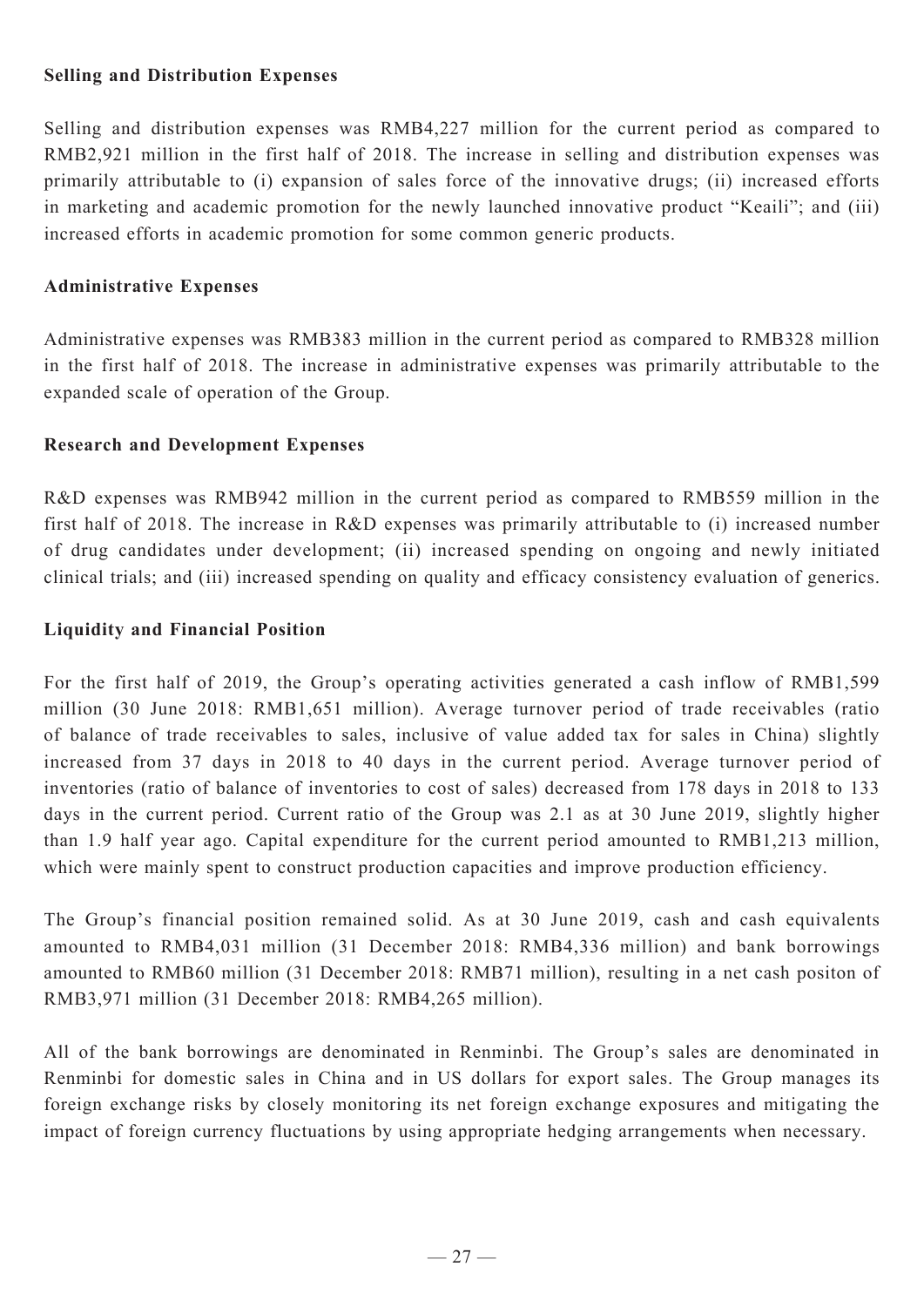## **Pledge of Assets**

As at 30 June 2019, bank deposits amounting to RMB100 million (31 December 2018: RMB100 million) and structured bank deposits amounting to RMB200 million (31 December 2018: RMB1,380 million) have been pledged to secured certain banking facilities granted to the Group.

## **Employees**

As at 30 June, 2019, the Group had approximately 18,039 employees. The majority of them are employed in mainland China. The Group will continue to offer competitive remuneration packages, share options, share awards and bonuses to staff based on the performance of the Group and individual employee.

## **CORPORATE GOVERNANCE**

The Company has complied with all the code provisions in the Corporate Governance Code (the "Code") contained in Appendix 14 of the Rules Governing the Listing of Securities on The Stock Exchange of Hong Kong Limited (the "Listing Rules") throughout the six months ended 30 June 2019 except the deviation from code provision A.2.1 as set out below.

Code provision A.2.1 of the Code stipulates that the roles of chairman and chief executive officer should be separate and should not be performed by the same individual. Mr. Cai Dongchen, the Company's Chairman, has also assumed the role as the chief executive officer of the Company. The Company believes that vesting both roles in Mr. Cai will allow for more effective planning and execution of business strategies. As all major decisions are made in consultation with members of the Board, the Company believes that there is adequate balance of power and authority in place.

## **REVIEW OF INTERIM RESULTS**

The interim results have been reviewed by the external auditor and audit committee of the Company.